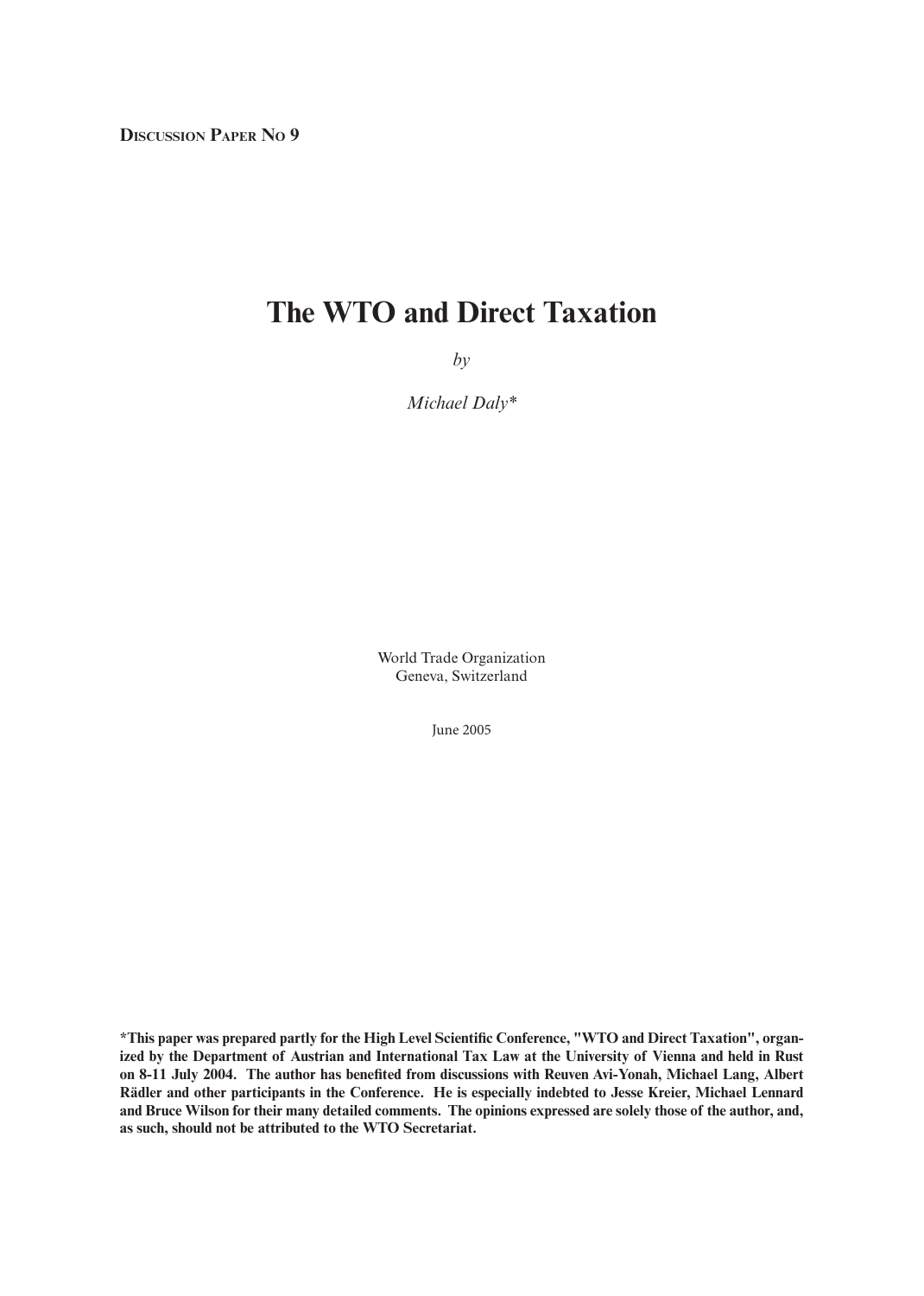This paper is only available in English - Price CHF 20.-

To order, please contact:

**WTO Publications** Centre William Rappard 154 rue de Lausanne CH-1211 Geneva Switzerland Tel: (41 22) 739 52 08 Fax: (41 22) 739 57 92 Website: www.wto.org E-mail: publications@wto.org

ISSN 1726-9466 ISBN 92-870-3327-7 Printed by the WTO Secretariat  $VI-2005$ 

Keywords: direct taxation, WTO rules, foreign sales corporation (FSC), trade disputes. JEL classification code: F13, H25, K34

© World Trade Organization, 2005. Reproduction of material contained in this document may be made only with written permission of the WTO Publications Manager.

With written permission of the WTO Publications Manager, reproduction and use of the material contained in this document for non-commercial educational and training purposes is encouraged.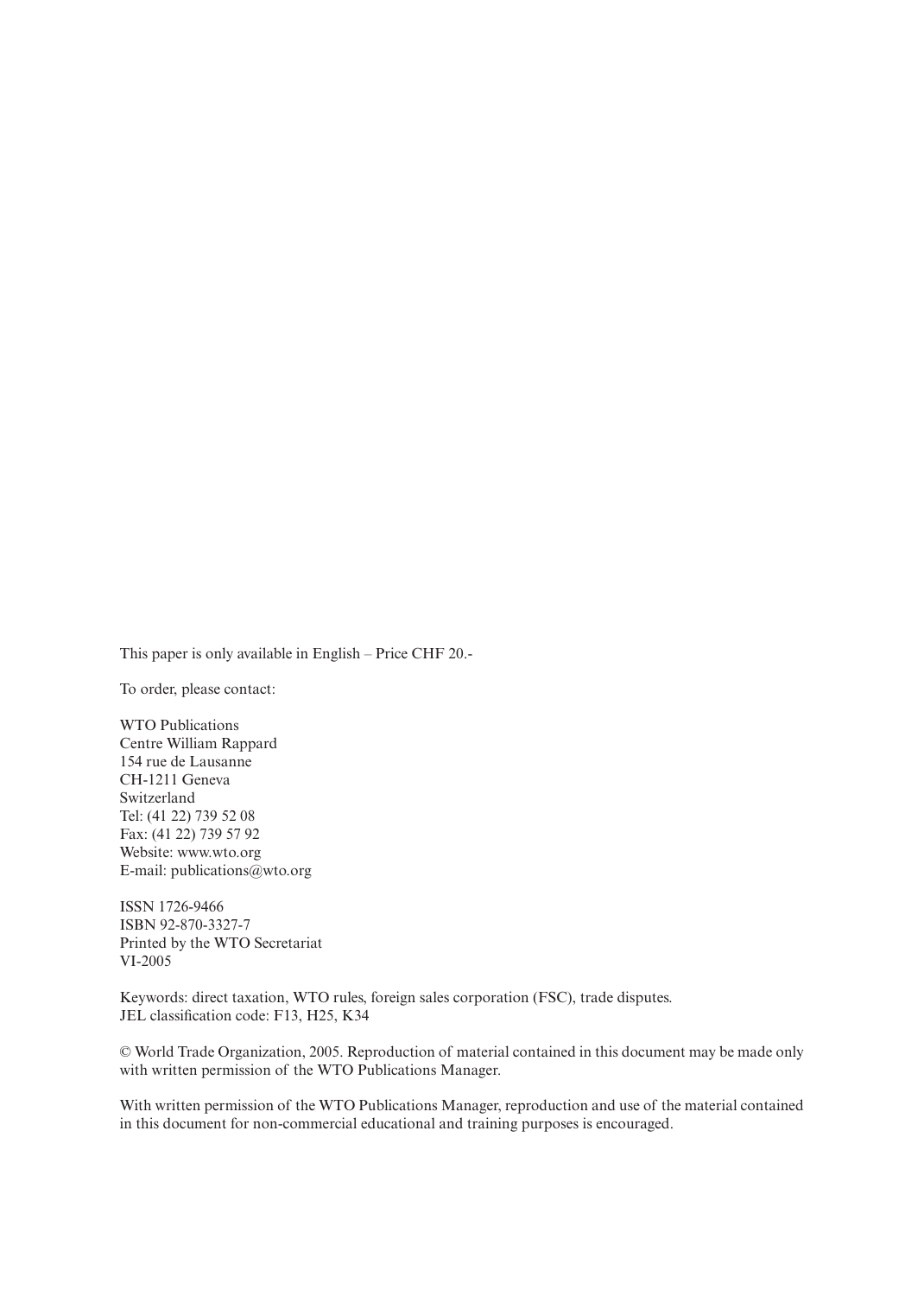## **ABSTRACT**

The widely-followed ruling by the WTO's Dispute Settlement Body against the United States concerning the latter's FSC/ETI scheme, which led to the largest retaliation award ever authorized in a dispute at the WTO, confirmed (if there were ever any doubt) that, generally speaking, direct taxes, like indirect taxes (including tariffs), are subject to the multilateral rules of the WTO, notwithstanding efforts by tax authorities to secure specific exemptions for certain direct tax measures in these agreements. This ruling reconfirmed the traditional distinction under international trade rules between direct and indirect taxes, particularly with respect to how such taxes should be treated under the subsidy and border tax adjustment rules of the WTO. It prompted the US Congress finally to pass legislation in late 2004 to repeal the FSC/ETI scheme as part of a larger overhaul of the US corporate tax system. The most recent disputes between the United States and the European Communities over assistance to large civil aircraft (allegedly amounting in each case to even more than the FSC/ETI) also encompass direct tax measures.

It would be not be surprising if other WTO-inconsistent direct tax measures were identified in the future, leading to further disputes among WTO Members. Multilateral WTO rules, which are agreed by consensus, can therefore be expected to continue to be an important factor in how Members' shape their tax policies as they will undoubtedly want to avoid having their tax policies successfully challenged in the WTO.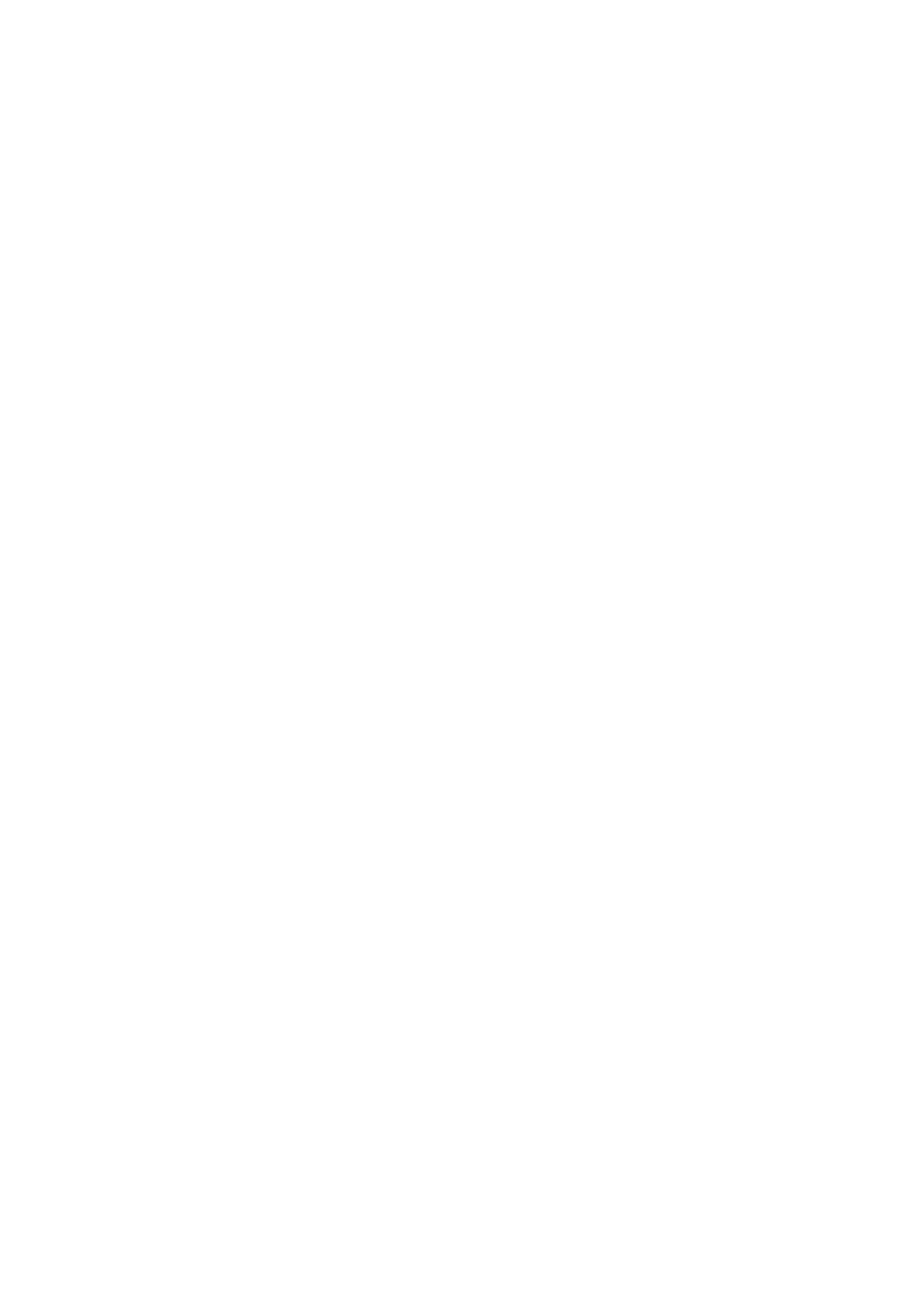## **TABLE OF CONTENTS**

| П.   |                                                                |  |
|------|----------------------------------------------------------------|--|
| III. |                                                                |  |
| IV.  | SOME DIRECT TAX MEASURES IDENTIFIED IN TRADE POLICY REVIEWS 13 |  |
| V.   | RATIONALE AND PRINCIPLES UNDERLYING WTO RULES AND              |  |
| VI.  |                                                                |  |
| VII. |                                                                |  |
|      |                                                                |  |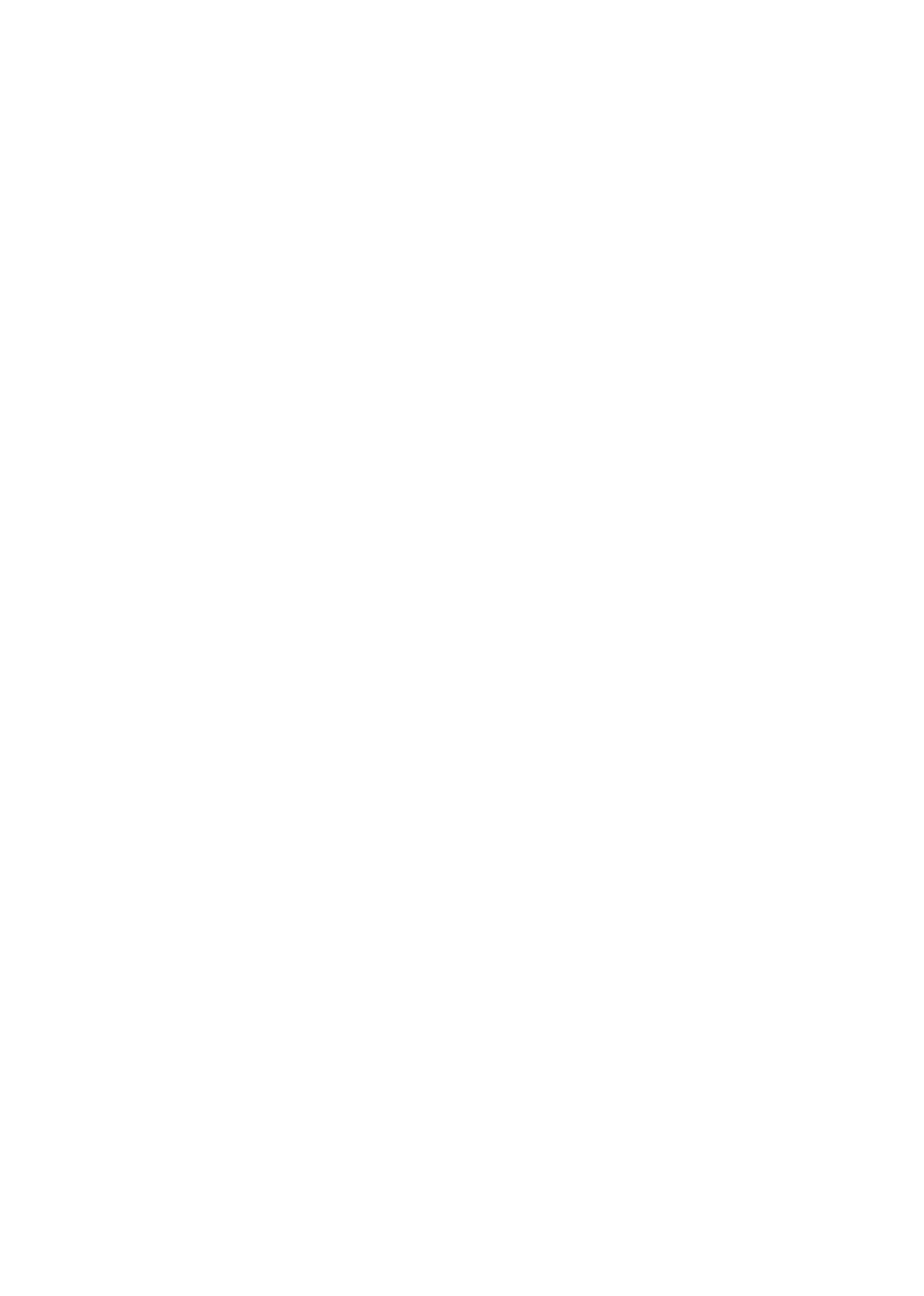### **INTRODUCTION** L

International rules concerning measures that affect trade and those regarding direct taxation appear to have broadly similar goals, namely the removal of obstacles to the cross-border movement of goods, services, capital, labour and technology. Whereas international trade rules pertain largely to the movement of goods and services, those with respect to direct taxation mainly involve factors of production, especially capital. Notwithstanding their broadly similar goals, and the apparent analytical equivalence between cross-border flows of products and flows of factors<sup>1</sup>, the two sets of rules have, in general, evolved quite separately.<sup>2</sup> Binding rules concerning tariffs and non-tariff barriers (NTBs) to trade have been negotiated multilaterally under the auspices of the General Agreement on Tariffs and Trade (GATT) and its successor, the World Trade Organization (WTO). By contrast, rules concerning direct taxation have been either decided unilaterally, as in the case of the methods used to relieve international double taxation<sup>3</sup>, or negotiated bilaterally, in the case of withholding tax rates on cross-border income flows. These bilateral negotiations have been based to a large extent on the OECD Model Tax Convention on Income and on Capital ("the Model"), which evolved from working groups established by the International Chamber of Commerce and the League of Nations in the 1920s.

GATT/WTO rules recognize that internal taxation, including direct tax measures, can, like other laws and regulations, have economic effects that are similar, if not equivalent, to tariff and non-tariff border measures as well as production and export subsidies. They can also be used to deter or encourage international flows of capital and labour. With tariffs declining as a consequence of successive rounds of multilateral trade negotiations during the past 50 years or so under the General Agreement on Tariffs and Trade (GATT<sup>4</sup>), attention has focused increasingly on non-tariff measures, including internal taxes. This has raised concerns that internal tax measures may vitiate the effects of tariff reductions on international trade in goods, as it has long been known that such measures can have effects equivalent to tariffs.<sup>5</sup> Moreover, with trade in services accounting for around three-quarters of production and employment in industrialized countries, it is recognized that non-tariff restrictions, particularly internal regulations, can be important obstacles to the cross-border provision of services, which is more likely to require providers of such services to be located close to consumers, although services may also be embodied in goods. Consequently, obstacles to foreign direct investment (FDI) impede the establishment of foreign firms that provide these services; likewise, measures to encourage FDI facilitate trade in services.<sup>6</sup> Liberalization of trade in services and of FDI thus often go hand in hand.

<sup>&</sup>lt;sup>1</sup> This equivalence is a long-recognized implication of mainstream international trade theory (the Heckscher-Ohlin model) that product flows and factor flows are substitutes for each other in the sense that a similar equilibrium world price ratio will prevail with either products freely mobile and with factors immobile, or with products immobile but with factors mobile (Mundell, 1957). There is also a close relationship between a country's trade deficit (or surplus) and its net foreign investment; a country whose imports exceed exports is likely to finance the resulting trade deficit by promising to pay foreigners in the future, thereby increasing inbound foreign investment (Auerbach and Kotlikoff, 1995). Hence, trade policies affecting imports will have similar effects to tax policies affecting international investment.

See Warren (2000) for a more detailed discussion of this evolution.

International double taxation has long been recognized as an impediment to international trade and investment It arises most obviously if cross-border investments are taxed both in the country where the investment is made (the "source" country) and the country where the investor resides (the "residence" country).

The overall import-weighted tariff average for manufactured products in industrialized countries is currently 6.3 per cent and will fall to 3.9 per cent, once commitments made under the Uruguay Round are fully implemented.

<sup>&</sup>lt;sup>5</sup> See Slemrod (1995), for example. Bond and Guisinger (1985) found that Ireland's replacement of tariffs with tax as well as direct incentives for investment after joining the European Community left Irish industry in roughly the same position with regard to the domestic protection of labour as before. This finding is hardly surprising given that the economic and revenue effects of an import tariff can be replicated by the combination of a destination-based consumption tax plus either a subsidy or a tax exemption to domestic production at equal rates.

<sup>&</sup>lt;sup>6</sup> Commercial presence (mode 3), involving FDI, is estimated to account for around 56 per cent of total world trade in services.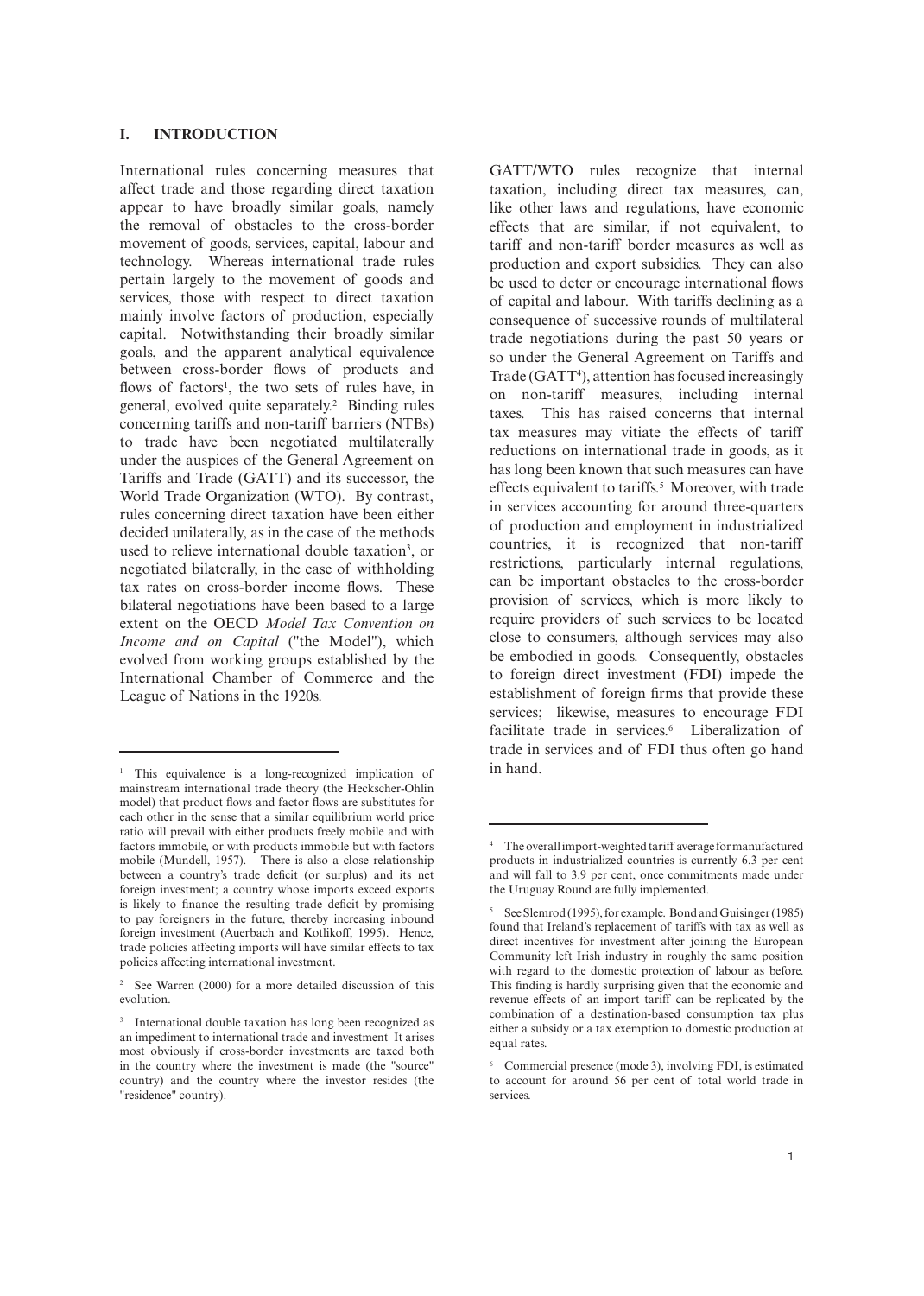In recognition of its potentially important effects on international trade and investment flows. taxation is coming under increased scrutiny at the WTO.<sup>7</sup> This recognition is reflected in several of the multilateral agreements reached at the conclusion of the Uruguay Round in December 1993. These agreements include those on Subsidies and Countervailing Measures (SCM), Agriculture, Trade-Related Investment Measures (TRIMs), and services (GATS), which encompass direct as well as indirect taxation. These agreements reflect the growing realization on the part of national governments that multilateral rules need to play an increasingly important role in regulating the use of tax measures, especially where these measures affect the international movement of goods, services, capital, persons and technology. The expansion of WTO rules concerning trade and investment has increased the potential for conflict between these rules and tax laws and hence the scope for the WTO to encroach on Members' freedom to decide their own internal tax policies. Not surprisingly, therefore, disputes concerning taxation are becoming more frequent at the WTO, implying inconsistency between Members' tax laws and WTO agreements.

Hitherto, most of these disputes have involved indirect taxes, including excise taxes on alcoholic beverages (in Japan, Korea and Chile) and periodicals (in Canada), sales taxes on automobiles (in Indonesia), and VAT on integrated circuits (in China). However, in a recent high-profile and contentious case involving direct taxation, initiated by the European Communities (EC), a WTO Panel, upheld by the Appellate Body, ruled that the United States' "foreign sales corporation" (FSC) scheme (and its replacement, the Extraterritorial Income Exclusion Act (ETI)) constituted a prohibited export subsidy and, as such, violated the Agreement on Subsidies and Countervailing Measures as well as that on Agriculture. The amount of retaliation authorized when the United States failed to implement the ruling within the time period specified by the Dispute Settlement Body (DSB) was some US\$4 billion per annum, by far the largest amount ever awarded in a WTO dispute. This ruling will undoubtedly be of interest as Members formulate

<sup>7</sup> Taxation was also a major issue during negotiations at the OECD regarding the Multilateral Agreement on Investment (Daly, 1997).

their domestic tax policies in the future, especially where such policies differentiate between exportoriented and domestically-oriented sectors, and may even move Members to reformulate certain of these policies, as was the case with the US Furthermore, the dispute over the FSC prompted the US to initiate six other cases with the EC over certain income tax measures in Member States, although these cases have never gone beyond the consultation phase. More recently, another major dispute between the US and the EC concerning government assistance to Airbus and Boeing, respectively, has gone to the WTO, with (at the time of writing) both Members requesting the establishment of separate panels. In the case of the EC's complaint over government assistance to Boeing, it is alleged that such assistance involves tax incentives provided not just by the US Federal Government, notably the FSC/ETI scheme, of which Boeing was one of the main beneficiaries, but also tax incentives provided by some state and local governments, including those amounting to US\$3 billion or so from the State of Washington, where much of Boeing's main manufacturing facility is located.

The WTO's interest in taxation is not confined to ensuring Members' compliance with the rules of its various agreements, however. Irrespective of whether they comply with WTO rules, Members' tax policies, practices and measures are being monitored much more closely under the WTO Trade Policy Review Mechanism (TPRM). Such monitoring throws light on how tax measures not yet covered by WTO rules may nonetheless have economic effects equivalent to (or more important than) tax or non-tax measures prohibited by existing WTO rules. By identifying new issues, the TPRM may pave the way for the adoption of further multilateral rules concerning taxation. On the other hand, as these measures tend to be more detrimental to the economy of the country imposing them than to the economies of its trading partners, a case can be made for removing or modifying such measures unilaterally, regardless of whether they are permitted by WTO rules.<sup>8</sup>

<sup>&</sup>lt;sup>8</sup> Historically, unilateral liberalization, which is usually linked to a broader program of domestic reform, has accounted for most of the reductions in border protection. Most comprehensive trade reforms among large countries (Argentina, Brazil, China and India in the early 1990s) were primarily unilateral reforms that were undertaken to increase competition, and thus productivity, in the domestic economy.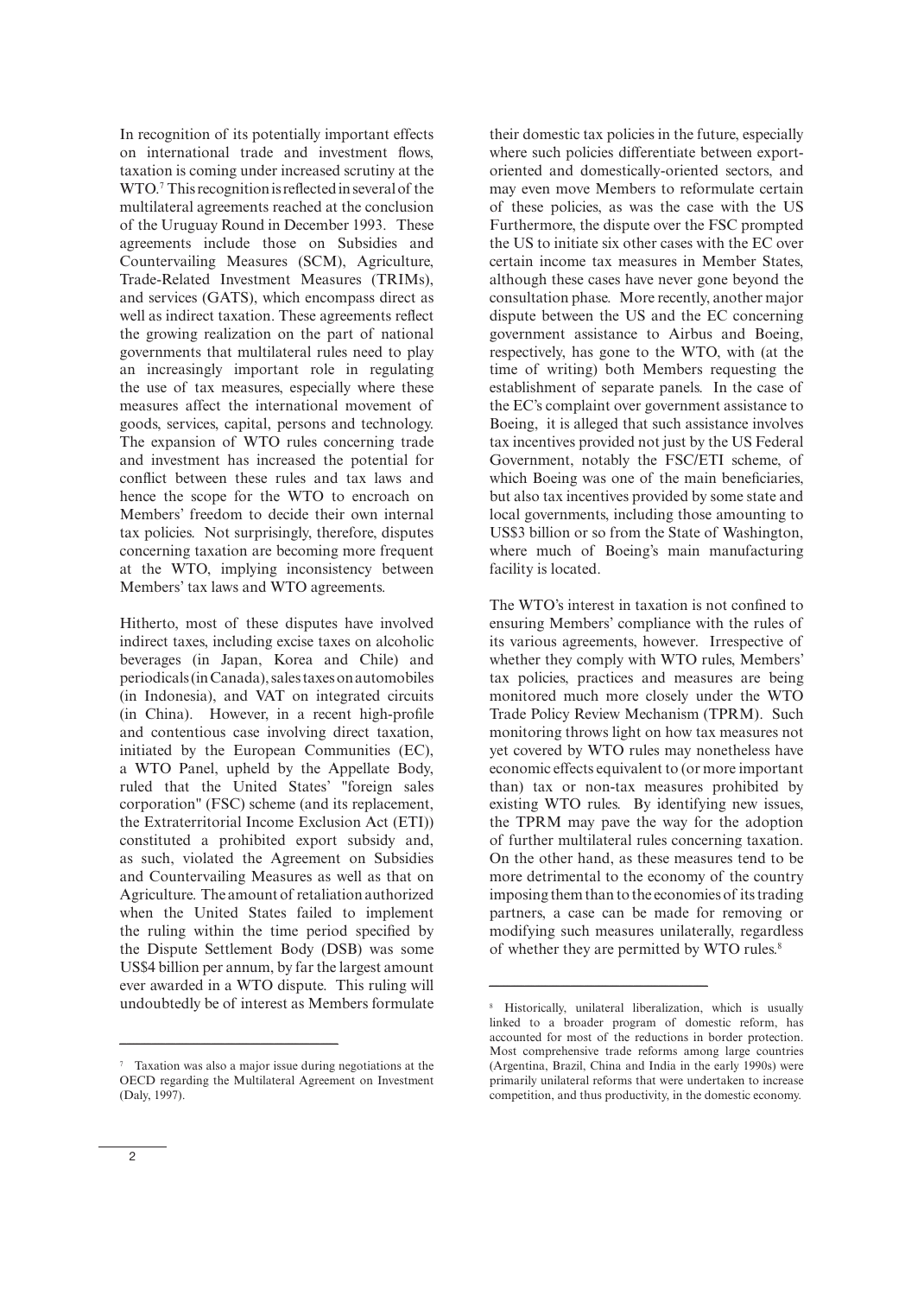The rest of this paper is organized as follows. The next section provides an overview of the extent to which present WTO rules apply to taxation, particularly direct taxation. Section 3 contains a summary of disputes concerning income tax measures that have arisen at the WTO since its establishment, with special attention to the protracted dispute between the EC and the US over the latter's FSC/ETI schemes. Section 4 focuses on some issues regarding direct taxation that have been identified in recent trade policy reviews; the tax policies and measures involved do not necessarily contravene WTO rules.

Section 5 provides a comparison of the rationale and principles underlying WTO rules and those underlying international taxation. Section 6 reviews some recent empirical evidence regarding the incidence of direct taxes, which has a bearing on existing WTO rules concerning border tax adjustment in respect of exports and also on the assessment of damages in respect of tax measures found to contravene these rules. Some concluding remarks are found in Section 7.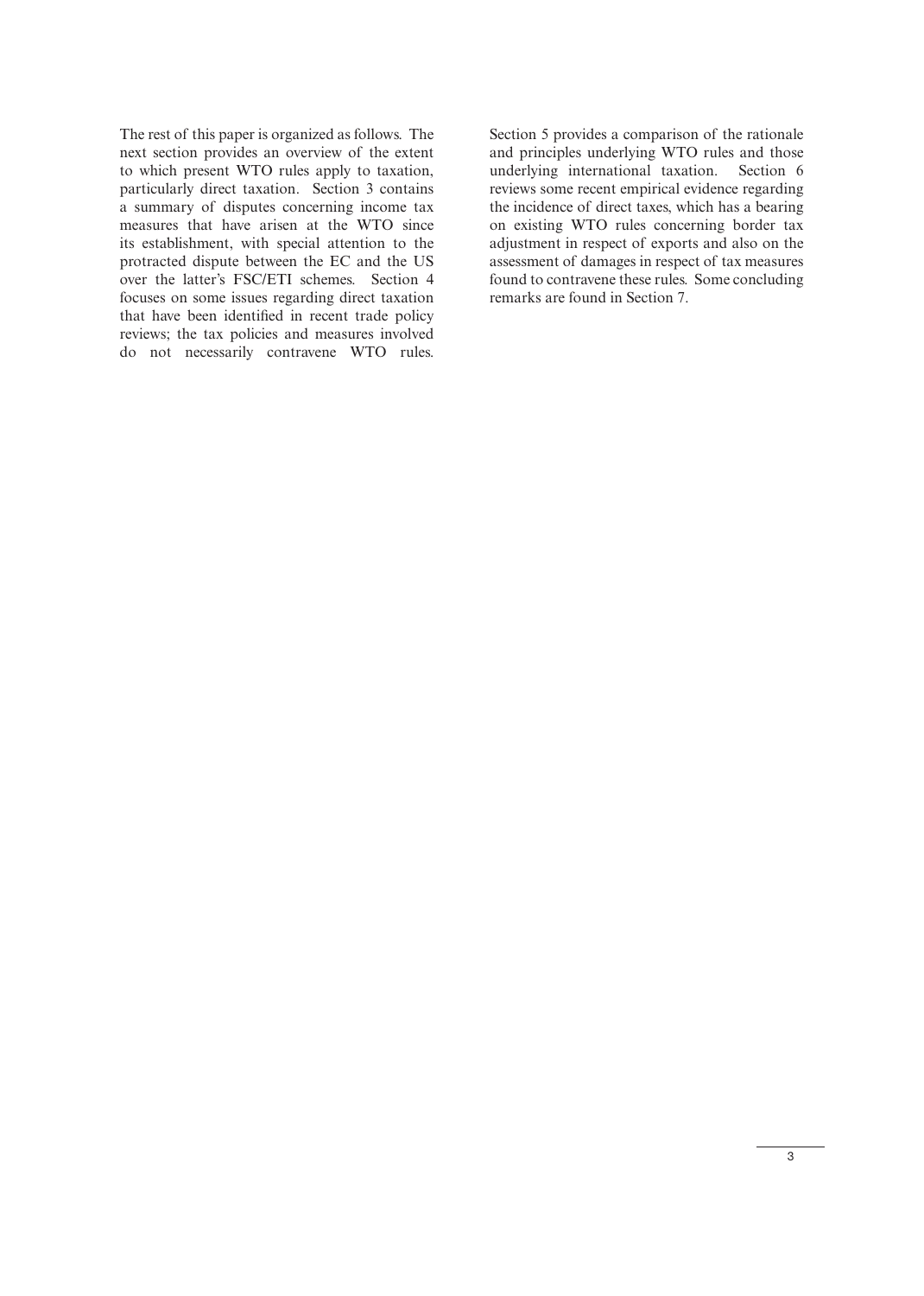### **TAXATION IN WTO AGREEMENTS**  $\Pi$ .

### $A_{1}$ THE GENERAL AGREEMENT ON TARIFFS AND TRADE (GATT), 1994

A WTO Member is legally obliged not to raise border taxes in the form of tariffs above the specified rates agreed in GATT negotiations and incorporated into its schedule of concessions. The tariff rates so agreed are known as "bound" rates. Their purpose is to provide greater commercial certainty through the establishment of a ceiling on tariffs that cannot be breached without an offer of compensation to affected trading partners. Bound tariff rates are often higher than "applied" rates.

The cornerstone of the GATT, as well as other WTO agreements, is non-discrimination; it has two aspects, namely most-favored-nation (MFN) and national treatment (NT). The MFN principle, which is embodied in Article I (General Most-Favoured-Nation Treatment) of the GATT, stipulates that countries should not discriminate between trading partners' goods; that is,

> " ... any advantage, favor, privilege or immunity granted by any contracting party to any product originating in or destined for any other country shall be accorded immediately and unconditionally to the like product originating in or destined for the territories of all other contracting parties."

In other words, concessions accorded to one country's goods should be granted to those of all countries.<sup>9</sup> The MFN principle thus ensures import neutrality as far as goods are concerned.

The principle of NT is embodied in Article III (National Treatment on Internal Taxation and Regulation) of the GATT. In particular, Article  $III(1)$  states that

> "(T)he contracting parties recognize that internal taxes and other internal charges,

and laws, regulations and requirements affecting the internal sale, offering for sale, purchase, transportation, distribution or use of products, .... should not be applied to imported or domestic products so as to afford protection to domestic production."

## Article III $(2)$  requires that

" ... products of the territory of any contracting party imported into the territory of any other contracting party shall not be subject, directly or indirectly, to internal taxes or other internal charges of any kind in excess of those applied, directly or indirectly, to like domestic products. Moreover, no contracting party shall otherwise apply internal taxes or other internal charges to imported or domestic products in a manner contrary to the principles set forth in paragraph 1."

In addition, Article III(4) states that

" ... products of the territory of any contracting party imported into the territory of any other contracting party shall be accorded treatment no less favourable than that accorded to like products of national origin in respect of laws, regulations and requirements affecting their internal sale, offering for sale, purchase, transportation, distribution or use."

In other words, imported goods must be treated the same as or no less favourably than domestically-produced goods so as to ensure that discriminatory internal taxes are not used as substitutes for tariffs.

As those GATT rules concerning import barriers pertain to goods only, it would appear that these rules relate more to indirect taxes (border and internal) than to direct taxes.<sup>10</sup> The lack of

<sup>&</sup>lt;sup>9</sup> Article XXIV permits departures from the MFN principle in respect of regional and bilateral free trade agreements, provided these preferential (and therefore discriminatory) agreements cover substantially all trade between the parties. More than 200 such agreements are currently in force even though no determination has yet been made by the WTO as to whether any of them is actually in accordance with Article XXIV.

<sup>&</sup>lt;sup>10</sup> See Lennard (2004). According to Jackson (1969, p. 297), for example, "(T)he interpretation was made several times that income taxes did not fall within the language like that of Article III, paragraph 2, because that language 'is concerned solely with internal taxes on goods". But given the apparent equivalence between flows of products and factors and indirect taxes are levied on the former and direct taxes on the latter, the two types of taxes can have equivalent effects.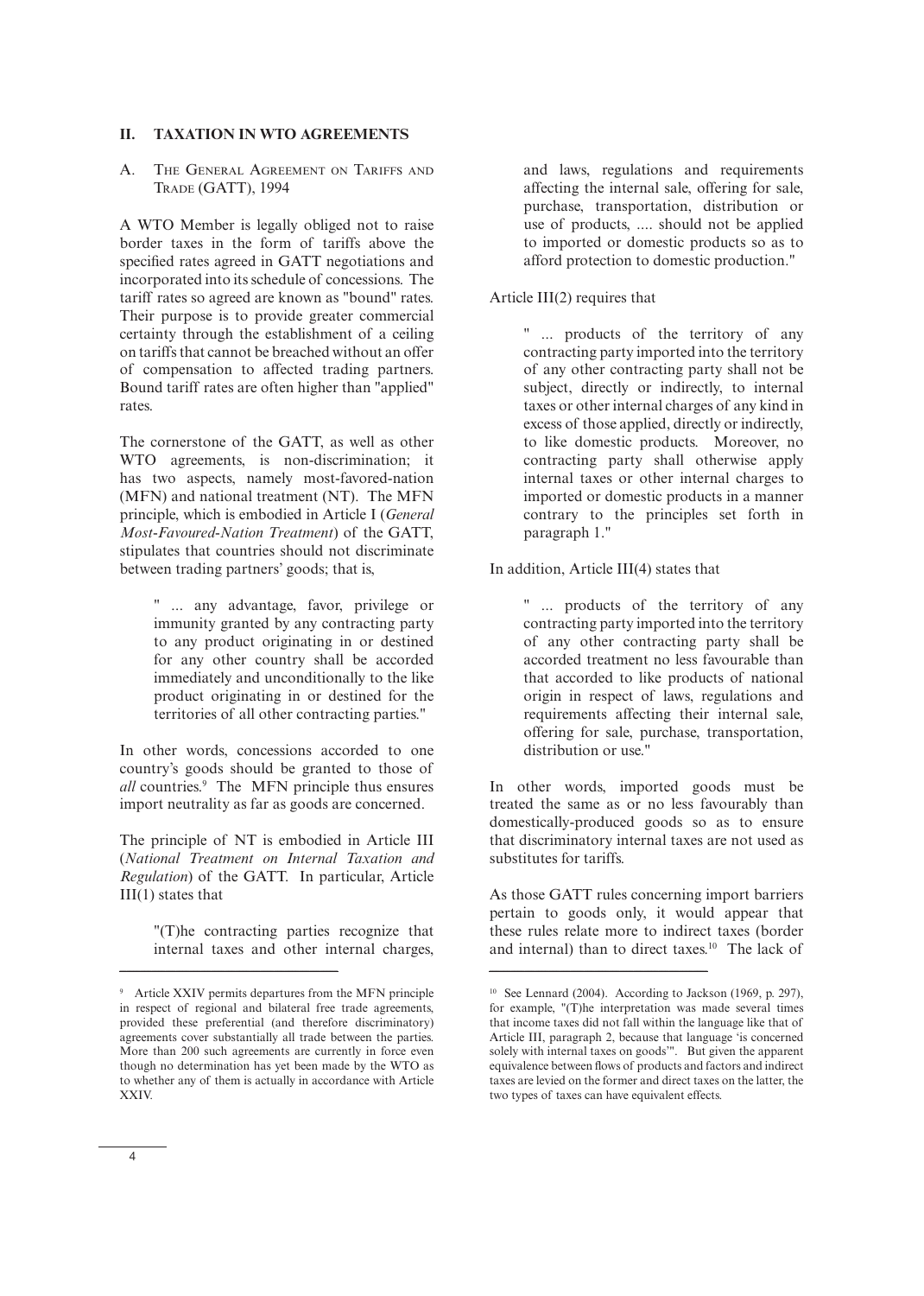disputes, until recently, was viewed by some as providing support for the view that there was little or no scope for coverage by the GATT 1947 of direct taxes because such taxes did not relate sufficiently to products. However, the recent Panel Report by the WTO on the FSC/ETI (discussed below) makes abundantly clear that such taxes do indeed fall within the scope of Article III of the GATT. More specifically, the Panel stated that

> "(I)n this connection, we can see no specification or limitation in the text of Article III:4 concerning the type of advantage linked to the measure under examination under Article III:4 of the GATT 1994. Thus, nothing in the plain language of the provision specifically excludes requirements conditioning access to income tax measures from the scope of application of Article  $III$ ".<sup>11</sup>

The Panel went on to conclude that

"Article III:4 of the GATT 1994 applies to measures conditioning access to income tax advantages in respect of certain products."

As regards exported goods, in a 1960 draft declaration giving effect to the provisions of Article XVI:4 (Subsidies) of the GATT, the "remission, calculated in relation to exports, of direct taxes or social welfare charges on industrial or commercial enterprises" are considered as export subsidies, whereas tariff or consumption tax refunds on exports are not. Similar language is found in Annex I (e) of the SCM Agreement (see below). Furthermore, Ad Article XVI of the GATT specifies that

> "(T)he exemption of an exported product from duties or taxes borne by the like product when destined for domestic consumption, or remission of such duties or taxes in amounts not in excess of those which have accrued. shall not be deemed a subsidy."

Also noteworthy with regard to direct taxation is an "Understanding" reached by the GATT Council in 1981 as a result of four panel reports issued in connection with disputes between the United States and the European Community over direct taxation. These disputes involved a complaint lodged in February 1972 by the EC against the United States' Domestic International Sales Corporation (DISC) scheme, which exempted so-called DISC income from corporate income tax and allowed partial deferment of tax on that income received by shareholders, and the related US complaints against the "territorial" income tax systems of Belgium. France and the Netherlands.<sup>12</sup> The GATT panel, whose report was issued in November 1976, found elements of subsidy in both the United States' DISC and "territorial" tax systems.

Following the issuance of the panel reports, the next step in the dispute-resolution process would normally have been for the GATT Council to consider whether or not to adopt these reports. However, the United States and the EC had reached an impasse. The United States was willing to accept the finding against the DISC, but only if the findings against the three "territorial" systems were also adopted; the three European countries were only willing to adopt the finding against the DISC. As a result, a GATT Council decision remained in abeyance for nearly five years. The hiatus was partly due to the increased opposition to the DISC within the United States itself. In addition, the negotiation of a new GATT Subsidies Code during the Tokyo Round appeared to point to a resolution of the dispute. The Code explicitly included tax deferrals as subsidies, casting doubt on the DISC's legality, while affirming the importance of using arm's-length pricing in intra-firm transfers, a key element of the United States' complaint against "territorial" systems. At the same time, the Subsidies Code appeared to countenance the legality of "territorial" systems in general.

In December 1981, the four panel reports were finally adopted by the GATT Council, subject to an Understanding. The Understanding, which later assumed an important role in the United States' defence of the Foreign Sales Corporation (FSC) at the WTO, involved agreement on three

<sup>&</sup>lt;sup>11</sup> Panel Report, United States - Tax Treatment for "Foreign Sales Corporations", Recourse to Article 21.5 of the DSU by the European Communities, WT/DS108/RW, adopted 29 January 2002, as modified by the Appellate Body Report, WT/DS108/ AB/RW, paragraphs 8.142-8.143.

<sup>&</sup>lt;sup>12</sup> See Brumbaugh  $(2004)$ .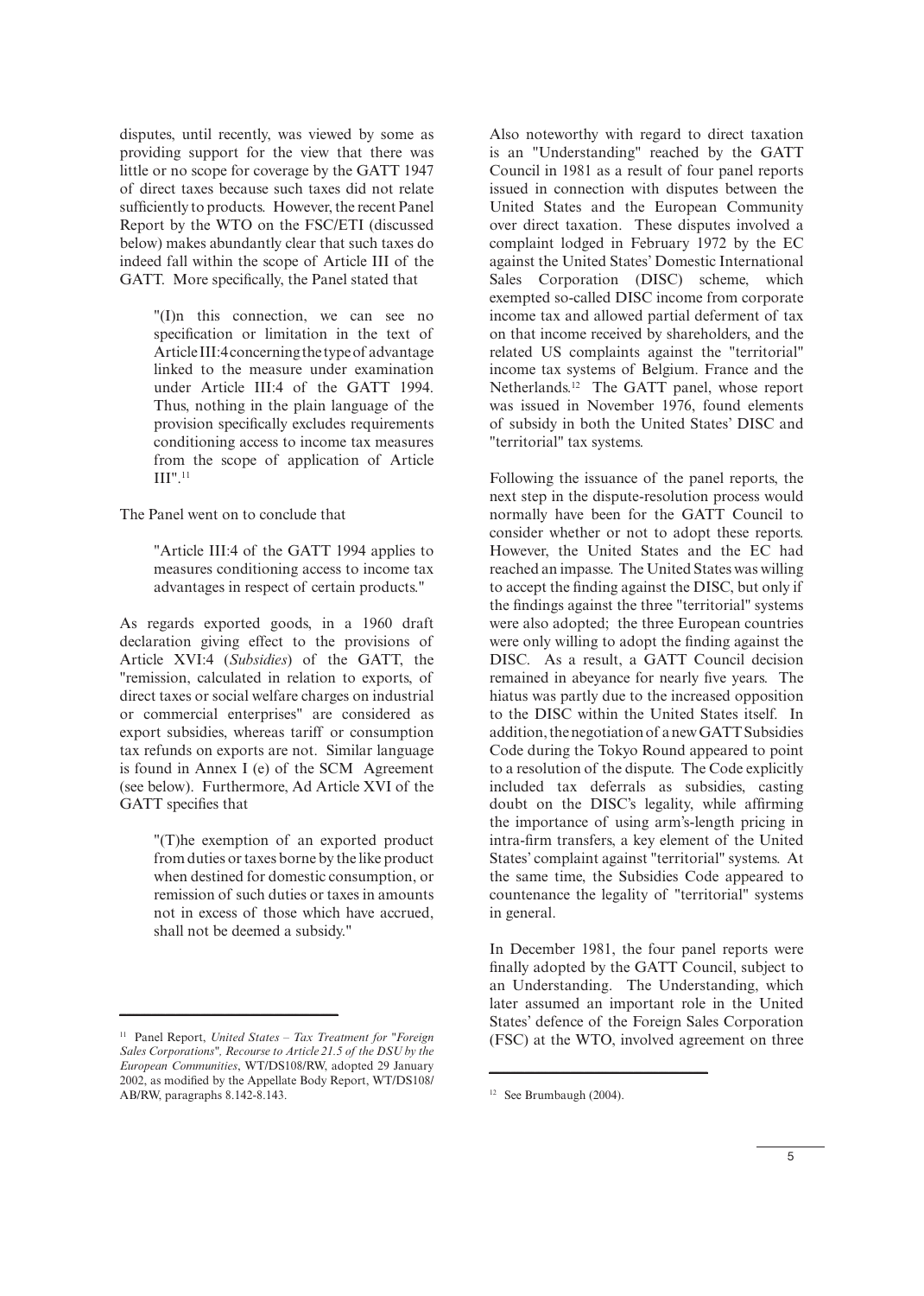points. First, countries need not tax economic processes occurring outside their territory. Notwithstanding the panel reports, "territorial" tax systems did not, in other words, generally contravene the GATT. Second, arms-length pricing should be followed in allocating income among related firms. Third, the GATT does not prohibit measures designed to alleviated doubletaxation of foreign-source income.

However, the 1981 Understanding and adoption of the reports did not end the controversy. Indeed, the meaning of the Understanding itself shortly became a bone of contention, and in 1982 a debate occurred in the GATT Council over how the Understanding applied to the DISC scheme. The EC continued to argue that the DISC was an illegal export subsidy, while the United States maintained that it was merely approximating the effect of the "territorial" tax system commonly used by European countries. In 1984, however, the United States did replace the DISC with the Foreign Sales Corporation (FSC) scheme, which remained unchallenged until 1998.

## $B<sub>1</sub>$ **AGREEMENT ON TRADE-RELATED INVESTMENT MEASURES (TRIMS)**

Not only do governments use tax as well as nontax incentives to attract foreign investment, they may also impose conditions to ensure that the investments accord with certain national priorities. Such conditions include, *inter alia*: local content provisions, which require the investor to utilize a certain amount of local (instead of imported) inputs in production; and export performance requirements that compel the investor to export a certain proportion of its output. Such conditions, which can distort trade, just like import tariffs (or quantitative restrictions) and export subsidies, are known as trade-related investment measures (TRIMs).

The TRIMs Agreement applies to investment measures related to trade in goods only. It prohibits WTO Members from applying any TRIM that is inconsistent with Articles III (National Treatment) and XI (General Elimination of Quantitative Restrictions) of the GATT. The illustrative list of prohibited TRIMs contains four categories of measures: (a) benefits that are conditional upon local content requirements; (b) the conditioning of a firm's ability to import on its export performance; (c) foreign exchange balancing requirements or restrictions; and (d) domestic sales requirements involving restrictions on exports. Prohibited TRIMs thus include not only mandatory measures but also those "with which compliance is necessary to obtain an advantage". Although the term "advantage" is not defined explicitly in the Agreement, it is understood to encompass all types of advantages, including tax relief. The Agreement is limited in scope, however. It is noteworthy, for example, that it does not prevent countries from attaching export performance requirements to tax or nontax incentives for investment. Nor does it prevent them from requiring that a minimum percentage of equity be held by local investors or that the foreign investor must bring in the most up-to-date technology or must conduct a certain amount or type of R&D locally.

## $\mathcal{C}$ . **AGREEMENT ON SUBSIDIES AND** COUNTERVAILING MEASURES (SCM)

The SCM Agreement regulates the provision by WTO Members of subsidies with respect to goods and the actions that can be taken against such subsidies by a WTO Member (the application of the SCM to agricultural products is, however, limited in some respects by the Agreement on Agriculture). Article 1 (Definition of a Subsidy) of the Agreement defines a subsidy as a financial contribution by a Member of the WTO or by any public body within the territory of a Member which confers a benefit. Such contributions include revenue forgone as a consequence of tax incentives.<sup>13</sup>

The SCM Agreement divides subsidies into prohibited and permissible subsidies. Export subsidies (that is, those contingent on export performance) and subsidies contingent on the use of domestic over imported goods are prohibited. The SCM Agreement distinguishes between two categories of permissible subsidies: those that are

<sup>&</sup>lt;sup>13</sup> They also include direct transfers of funds, actual (e.g., grants, loans, equity) or potential (e.g., loan guarantees), provision of goods or services other than general infrastructure, purchases of goods and price support. In accordance with Article XVI of the GATT, however, the definition does not include the refund or remission of duties or indirect taxes on goods upon exportation.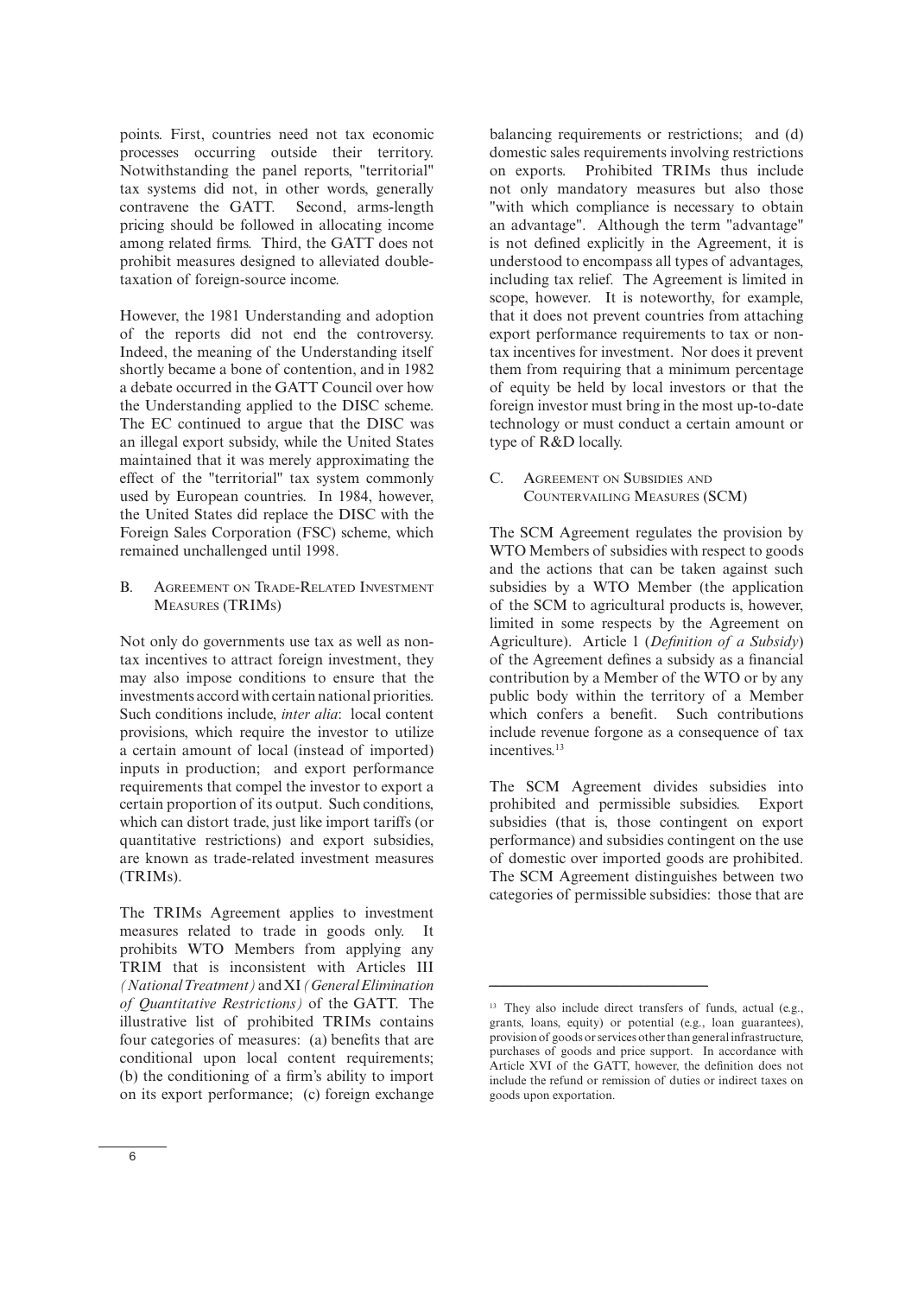actionable and those that are non-actionable.<sup>14</sup> Annex I of the SCM Agreement contains an illustrative list of export subsidies. Item (e) of the list refers to measures involving "full or partial exemption, remission, or deferral specifically related to exports, of direct taxes".<sup>15</sup> Footnote 59 makes clear that item (e) is not intended to prevent Members from taking measures to avoid double taxation of foreign-source income. Further, item (f) treats as an export subsidy "...special deductions directly related to exports or export performance, over and above those granted in respect to production for domestic consumption, in the calculation of the base on which direct taxes are charged". By contrast, and in accordance with Article XVI of the GATT, the SCM Agreement provides that the exemption or remission of an exported product from indirect taxes or import duties upon exportation does not constitute a subsidy.

### AGREEMENT ON AGRICULTURE (AOA) D.

Under Article 1 (Definition of Terms) of the Agreement on Agriculture (AoA), "budgetary outlays" or "outlays" include revenue forgone, so that tax measures are covered by the Agreement insofar as they constitute export subsidies. The disciplines on subsidies agreed for the agriculture sector are quite different from those found in the SCM Agreement in at least one important respect. While the AoA has established rules concerning the acceptability of various subsidization practices - "green box" measures are acceptable, "amber box" measures are not<sup>16</sup> – it also involves commitments to reduce aggregate levels of support. Hence, subsidy disciplines are designed in accordance with commitments to a progressive reduction in levels of subsidization.

 $\mathbf{E}$ **GENERAL AGREEMENT ON TRADE IN SERVICES**  $(GATS)$ 

In contrast to the GATT, SCM and TRIMs agreements, which deal solely with trade in goods, the GATS applies to trade in services. The GATS constitutes a first attempt to subject the provision of services to international trading rules embodying the principles of MFN and national treatment.<sup>17</sup> The concept of NT in the GATS is of particular relevance because it involves non-discrimination on the basis of the origin, not only of the services, but of the service suppliers. Hence, FDI is covered by the GATS insofar as it involves a commercial presence for the delivery of services. Under Article XIV (General Exceptions), to the extent that countries have made NT (Article XVII) commitments in their schedules, these commitments apply to tax measures (including tax incentives), except where such measures are aimed at ensuring "the equitable or effective imposition or collection of direct taxes in respect of services or service suppliers of other Members". This implies that direct tax measures would generally be covered by Article XVII<sup>18</sup>; otherwise Uruguay Round negotiators would not have deemed it necessary to create such an explicit exception when drafting the relevant provisions of the GATS. Also, tax measures that depart from the MFN treatment obligation (Article II) are permitted if they are the result of a bilateral agreement on the avoidance of double taxation (or similar binding provisions in other international agreements).

<sup>&</sup>lt;sup>14</sup> Broadly speaking, this distinction is based on the concept of "specificity". Specific subsidies are actionable insofar as they have "adverse effects" on the interests of other Members. Although other subsidies - in particular, certain subsidies for environmental, research and development and regional development - were for a time non-actionable under Article 8 of the SCM, that provision expired at the end of 1999.

<sup>&</sup>lt;sup>15</sup> For the purpose of the SCM Agreement, "direct taxes" refer to taxes on wages, profits, interest, rents, royalties, and all other forms of income, and taxes on the ownership of real property (see footnote 58 of the SCM Agreement). "Indirect taxes" mean sales, excise, turnover, value added, franchise, stamp, transfer, inventory and equipment taxes, border taxes and all taxes other than direct taxes and import charges.

<sup>&</sup>lt;sup>16</sup> "Green" subsidies are those that have "no, or minimal, tradedistorting effects or effects on production" and do not have the "effect of providing price support to producers" and are thus exempt from reduction commitments. Such commitments do apply to "amber" subsidies, which include certain direct payments under production-limiting programmes (sometimes dubbed "blue" box measures).

<sup>&</sup>lt;sup>17</sup> Unlike in the GATT, NT under the GATS is not a general commitment; it applies only to scheduled sectors.

<sup>&</sup>lt;sup>18</sup> The meaning of "equitable or effective" is spelled out in footnote 6 to article XIV(d).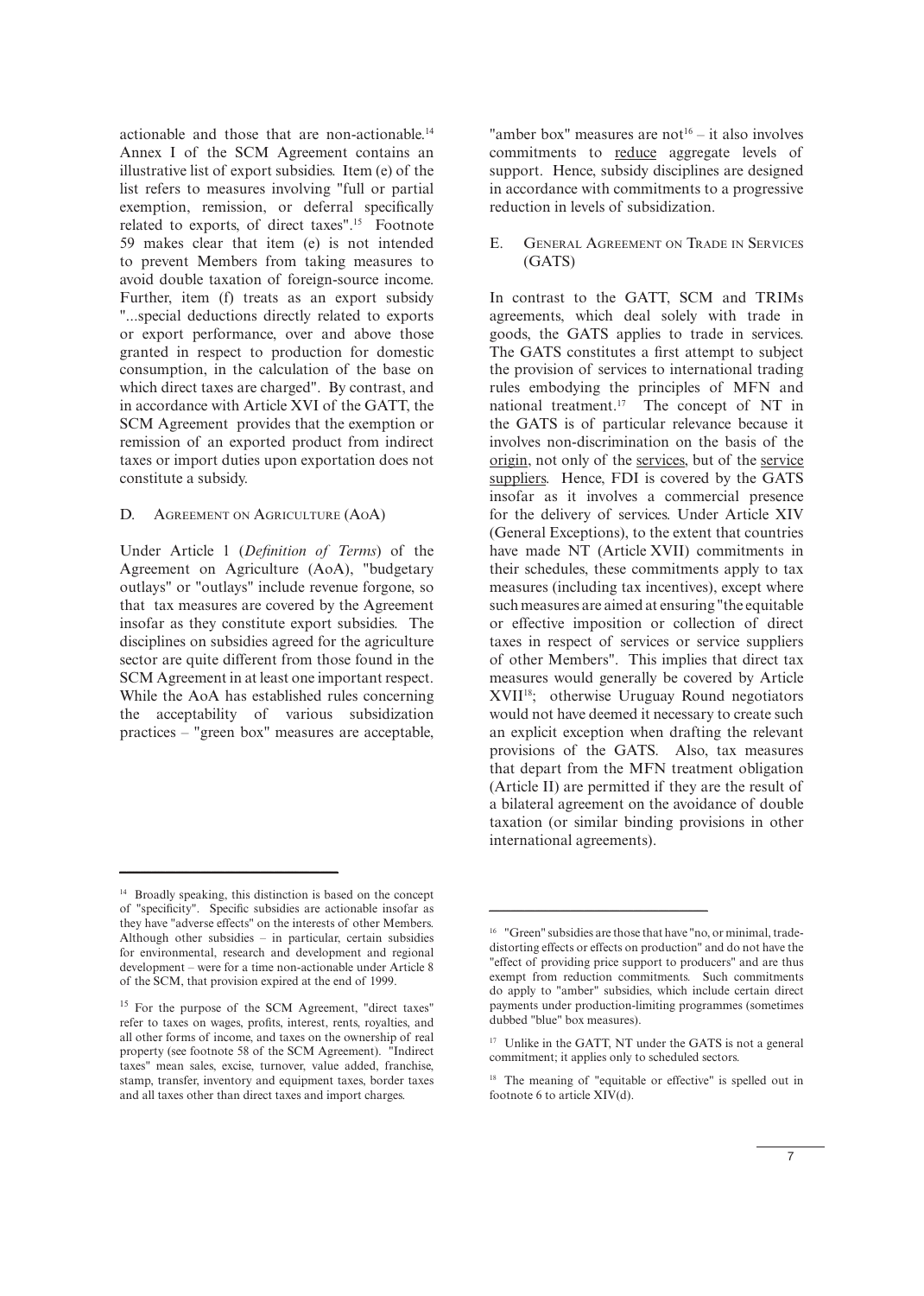### TRADE POLICY REVIEW MECHANISM (TPRM) F.

The above provisions of WTO agreements are not the only ones to exert disciplines on the use of tax measures. The notification obligations contained in these agreements also enhance transparency.<sup>19</sup> Transparency is further enhanced by the Trade Policy Review Mechanism (TPRM). The purpose of the TPRM is to contribute to improved adherence by all Members to rules, disciplines and commitments made under the WTO agreements, and hence to the smoother functioning of the multilateral trading system, by achieving greater transparency in, and understanding of, Members trade policies and practices, including tax measures. In the case of taxation, transparency entails four key elements: (a) a description of the nature of tax measures; (b) their rationale or objectives; (c) their cost (or benefits) in terms of revenue forgone (or taxes collected)<sup>20</sup>; and (d) an economic evaluation of the effectiveness of individual tax measures (relative to alternative measures) in achieving their given objectives. Accordingly, the mechanism enables the regular collective appreciation and evaluation of a full range of individual Members' trade policies and practices and their impact on the functioning of the multilateral trading system. The TPRM is not, however, intended to serve as a basis for the enforcement of specific obligations under the Agreements, or for dispute settlement purposes. Nor is it intended to impose new policy commitments on Members. Nevertheless, it does permit the evaluation of trade and trade-related policies and measures, even though they may not necessarily contravene, or indeed be subject to, WTO obligations.

The mechanism involves periodic<sup>21</sup> reviews by the Trade Policy Review Body of each Member's trade and trade-related policies, practices and measures based mainly on a report drawn up by the WTO Secretariat on its own responsibility and a report supplied by the Member (or Members) under review. Both reports are published after the review.

<sup>&</sup>lt;sup>19</sup> Under the SCM Agreement's notification (or transparency) mechanism, for example, Members are obliged to notify the WTO of all existing subsidies as defined in Article 1, that are specific within the meaning of Article 2, whether prohibited, actionable or non-actionable. (Members were also required to notify the WTO of any prohibited subsidies in existence when the Agreement was signed.) In accordance with Article 25, this notification must be sufficient to enable other Members to understand how the subsidy operates and to evaluate its effects on international trade in goods. It should include budgetary information, but not confidential business information. Likewise, under the TRIMs Agreement, Members are required to notify the WTO of all TRIMs that are not in conformity with the provisions of the Agreement.

Several WTO Members publish tax expenditure accounts which show the amounts of tax revenues forgone as a consequence of various forms of tax relief. Some Members also publish studies evaluating the effectiveness of such measures.

<sup>&</sup>lt;sup>21</sup> The US, EC, Japan and China are reviewed every two years; the next 16 largest traders are reviewed every four years; other Members are reviewed every six years, although a longer period may be allowed for least-developed country Members.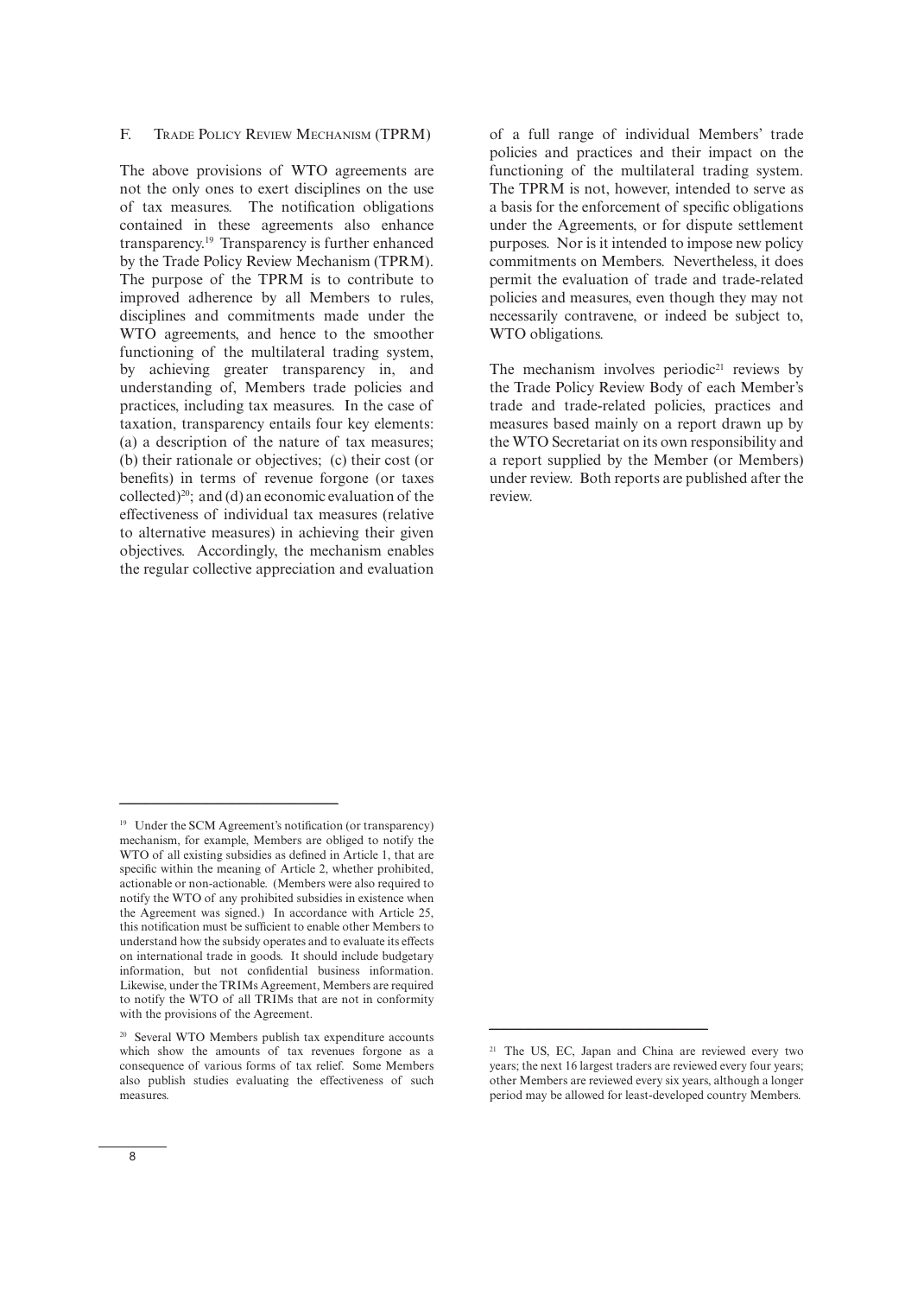## III. DISPUTES AT THE WTO CONCERNING DIRECT TAXATION

The expansion of WTO rules concerning international trade and investment has increased the potential for conflict between these rules and Members' tax laws and thus for disputes between Members. Disputes at the WTO imply inconsistency between WTO rules and domestic as well as international tax laws. Hitherto, out of a total 330 disputes initiated at the WTO (with a request for consultation), 34 have been over taxation, 24 of which entailed indirect taxes and the other 10 direct taxes. By and large, disputes over indirect taxes have involved alleged differential treatment of imported products (including periodicals, beverages, cigarettes, automobiles and integrated circuits) in relation to like domestic products, in violation of GATT Article III (National Treatment on Internal Taxation and Regulation). However, there have also been several disputes involving direct taxation, the most notable of which involved the US FSC/ETI schemes. These disputes are outlined below, with special attention focused on the FSC/ETI schemes because of their potentially far-reaching implications.

### **TURKEY'S TAXATION OF FOREIGN FILMS**  $\Delta$

In June 1996, the US requested consultations with Turkey regarding the latter's taxation of revenues generated from the showing of foreign films, which it alleged violated GATT Article III concerning NT. The Dispute Settlement Body (DSB) established a panel in February 1997 to hear the case.. In July 1997, however, both parties notified the WTO of a mutually agreed solution.

 $B.$ **UNITED STATES' FOREIGN SALES CORPORATION** (FSC) AND EXTRATERRITORIAL INCOME (ETI) SCHEMES<sup>22</sup>

The dispute between the United States and the European Community that resulted in the "1981 Understanding" re-surfaced in November 1997, when the EC formally challenged the US over the DISC's successor, the FSC scheme, which was enacted in 1984. The FSC, like the DISC and subsequent ETI, was intended to offset the

perceived tax disadvantage encountered by US producers in respect of their exports.<sup>23</sup> When consultations failed to resolve the dispute, the EC requested the establishment of a dispute settlement panel at the WTO and such a panel was formed in September 1998.

The EC argued that the FSC constituted a violation of the Agreement on Subsidies and Countervailing Measures (SCM) and the AoA, which entered into force in 1995. Specifically, the EC complained that the FSC violated Article  $3.1(a)$  and  $3.1(b)$  of the SCM, which prohibit provision of subsidies that are contingent upon export performance or upon the use of domestic over imported goods, as well as Articles 3, 8, 9 and 10 of the AoA. In general, the EC argued that the FSC scheme's special tax exemptions for export income together with "administrative pricing" rules conferred a benefit on US exporters and therefore constituted an export subsidy in violation of WTO rules.<sup>24</sup>

For its part, the US claimed that the FSC was analogous to "territorial" taxation, which was consistent with WTO rules. More specifically, the US maintained that the "1981 Understanding" and the SCM provided that countries need not tax income from "foreign economic processes," the basis for the acceptability of "territorial" taxation. The US then argued that FSC's various foreign economic presence and management requirements linked the tax benefit to foreign economic

<sup>&</sup>lt;sup>22</sup> A more detailed history and description of the DISC/FSC/ ETI measures and resulting disputes between the EC and US can be found in Brumbaugh (2004).

<sup>&</sup>lt;sup>23</sup> This disadvantage, it was argued, involved two elements. The first element concerned the fact that whereas some European countries generally tax only income earned domestically (the so-called "territorial" system of direct taxation), the US generally taxes world-wide income of its residents (the socalled "world-wide" system of direct taxation). Secondly, whereas US exports to the EU are subject to the EU valueadded tax (VAT), EU exports to the US are not because the EU exempts its own imports and the US does not levy such a tax. This is argued by some to give a distinct advantage to EU exports to the US not enjoyed by US exports to the EU. Apparently, the combination of specified exemptions and pricing rules embodied in the FSC amounted to a total tax exemption of between 15 and 30 per cent of income from exports.

<sup>&</sup>lt;sup>24</sup> The FSC, like the DISC, provisions also contained "administrative" income allocation rules that assigned more income to the tax-favoured FSC subsidiary than could be allocated under "arm's length" pricing method, although firms could use the latter method if they wished.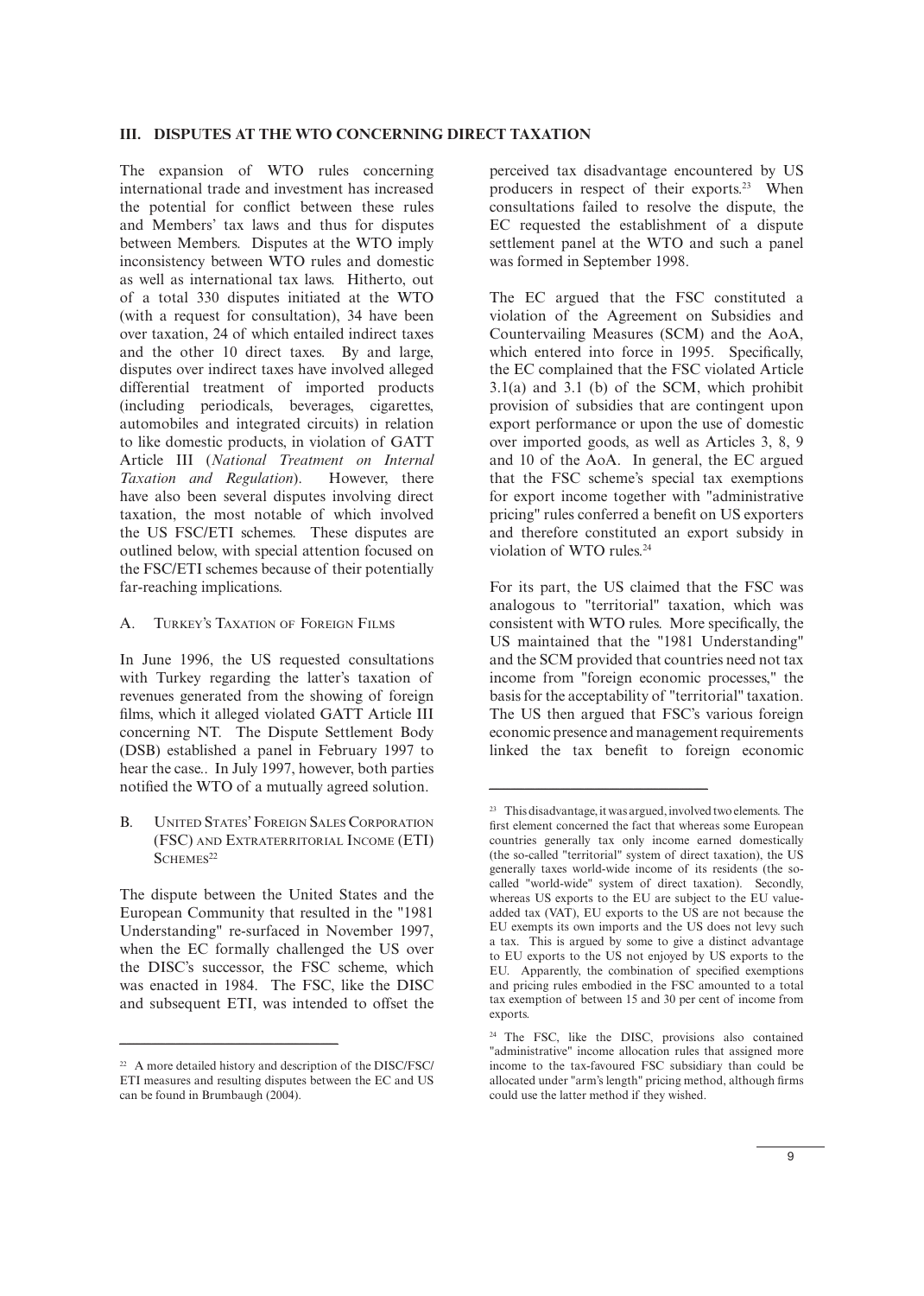processes. The US further maintained that the SCM Agreement gives countries considerable scope for setting required intra-firm pricing methods, and FSC's "administrative pricing"<br>rules merely identified the portion of income attributable to foreign economic processes.

The WTO Panel, whose Report was issued in October 1999, concluded that the "carve-out" of foreign-source income attributable to exports from the "world-wide" income tax system allowed by the FSC did indeed constitute a prohibited subsidy contingent on exporting, and thus violated Article  $3.1(a)$  of the SCM.<sup>25</sup> The Panel also found that the US had acted inconsistently with its obligations under Article 3.3 of the AoA (and consequently with its obligations under Article 8 of that Agreement).

In reaching its conclusion, the Panel rejected the US analogy between FSC and "territorial" taxation. Although the Panel accepted that countries need not tax income from foreign economic processes, whether a provision forgives taxes "otherwise due", and therefore constitutes a subsidy, depends on how the provision in question compares to a country's own general method of taxation. In short, because the FSC carved out an exception from the way the US normally taxed income from exports, it was, the Panel concluded, an export subsidy.

The US appealed the Panel's decision almost immediately, arguing again that the WTO rules hold that a country need not tax income from foreign economic processes and that FSC was therefore permissible. However, on 22 February 2000, the WTO Appellate Body ruled as follows:

- it upheld the Panel's finding that the FSC  $\bullet$ measure involved subsidies "contingent upon export performance" and therefore constituted a prohibited subsidy under SCM Article  $3.1(a)$ ;
- it reversed the Panel's finding that the FSC measure involved "the provision of subsidies to reduce the costs of marketing exports" of agricultural products under Article 9.1(d)

of the AoA and, in consequence, reversed the Panel's findings that the US had acted inconsistently with its obligations under Article 3.3 of AoA:

- it found that the US acted inconsistently with its obligations under Articles 10.1 and 8 of the AoA by applying export subsidies, through the FSC measure, in a manner which results in, or threatens to lead to, circumvention of its export subsidy commitments with respect to agricultural products; and
- it also emphasized that it was not ruling that a Member must choose one kind of tax system over another so as to be consistent with that Member's WTO obligations, or on the relative merits of the "worldwide" and "territorial" systems, while rejecting US arguments invoking footnote 59 of the SCM, which covers measures to relieve international double taxation.

More broadly, the Appellate Body concluded that, having decided to tax foreign source income in general, the US provided a subsidy by carving out an exception to that treatment, thus once again rejecting the analogy between FSC and "territorial" taxation. The DSB adopted the Appellate Body Report and the Panel Report, as modified by the Appellate Body Report, at its meeting in March 2000.

In the face of the Appellate Body's decision, the US was confronted with the following dilemma: either make some adjustments to the FSC scheme's design to make it comply with WTO rules, or undertake broad reform of its income tax system - with some prominent policy-makers suggesting that the US adopt a broad-based consumption tax and others advocating adoption of the "territorial" tax system. In the event, the US opted for the narrower approach, enacting the ETI provisions in November 2000. Although the US claimed that, with the adoption in November 2000 of the FSC Repeal and Extraterritorial Income Exclusion Act (the amended FSC legislation), it had implemented the recommendations and rulings of the DSB, this claim was disputed by the EC, which requested authorization from the DSB to take appropriate countermeasures and suspend concessions pursuant to Article 4.10 of the SCM and Article 22.2 of the Dispute Settlement Understanding (DSU). In response to

<sup>&</sup>lt;sup>25</sup> WTO (1999b), page 23.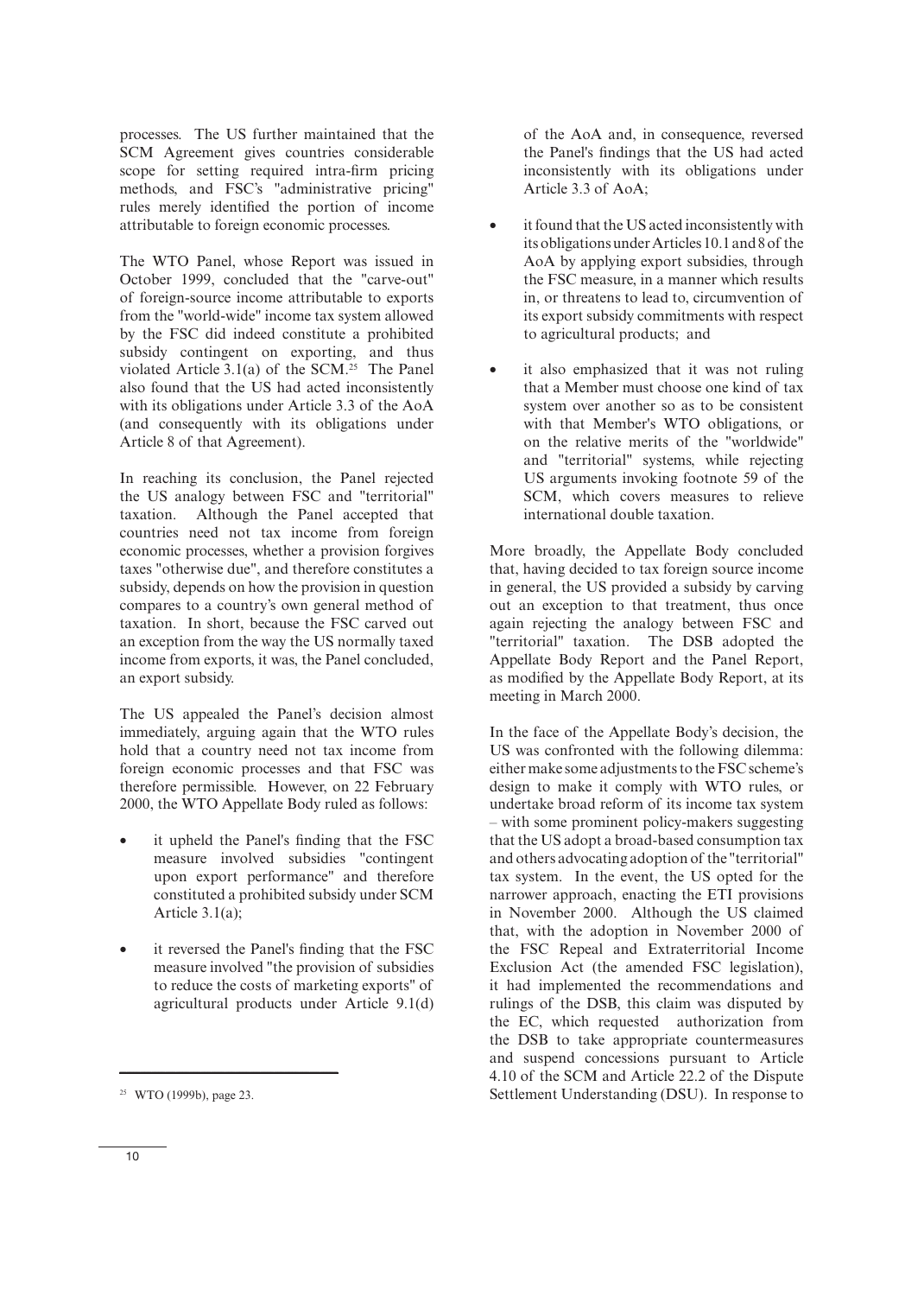an EC request, the WTO established a compliance Panel in January 2001, whose Report was issued in August 2001.

Once again, the WTO Panel ruled against the US, essentially on four grounds. Firstly, it found that the ETI provisions imposed enough special conditions on their use that they were an effective departure from the general US tax practice, and therefore constituted a subsidy (within the meaning of Article 1.1 of the SCM).<sup>26</sup> Secondly, the Panel concluded that the subsidy was "dependent or contingent upon export" performance (within the meaning of Article 3.1(a) of the SCM).<sup>27</sup> Thirdly, the Panel rejected the US argument that the ETI was intended to avoid double-taxation (within the meaning of footnote 59), concluding that the scope of the benefit was considerably broader than the type of income that would ordinarily be at risk of double-taxation.<sup>28</sup> In addition, the Panel found that the 50 per cent "foreign content limitation" violated Article III(4) of GATT 1994 by according less favourable treatment to imported products than to like domestic products.<sup>29</sup> Although the US asked the WTO Appellate Body (AB) to reverse the Panel's findings, the AB issued its Report in January 2002 upholding the Panel's ruling on each of these four main arguments advanced by the US<sup>30</sup> Following adoption of both reports by the DSB and failure by the US to take further compliance actions, an arbitration proceeding was carried out pursuant to Article 22.6 of the DSU.

In August 2002, the Arbitrator's award was circulated. The Arbitrator determined that the suspension by the EC of concessions under the GATT 1994 in the form of the imposition of a 100 per cent *ad valorem* charge on imports of certain goods from the US in a maximum amount of US\$4,043 million per year, as described in the EC's request for authorization to take countermeasures and suspend concessions, would constitute appropriate countermeasures within the meaning of Article 4.10 of the SCM. In April 2003, the EC requested authorization from the DSB to suspend concessions or other obligations under Article 22.7 of the DSU and Article 4.10 of the SCM. In May 2003, the DSB authorized the EC to take appropriate countermeasures and to suspend concessions. The EC in turn began to impose retaliatory tariffs, as authorized, in a phased manner, beginning in March 2004.

In October 2004, after more than two years of complex negotiations between the House and Senate, the US Congress passed legislation to repeal the FSC/ETI and replace it with a new corporate tax law, which provides for the phasing out of the FSC by 2007 and its replacement with US\$138 billion in tax relief for domestic manufacturing, US multinationals, and a wide range of other industries and businesses. The new legislation called the American Jobs Creation Act of 2004, which some have described as the most significant corporate tax bill since 1986, was signed into law by the President on 22 October 2004.

Shortly afterwards, the EC moved to lift sanctions that it had imposed on US exporters. At the same time, however, the EC expressed concern over transition provisions in the newly-passed legislation repealing the FSC/ETI, one involving the phase-out of the ETI over two years<sup>31</sup>, the other concerning the "grandfathering" of existing contracts so that the full benefit of the ETI applies to exports made under contracts entered into before 17 September 2003. EU officials have argued that the "grandfathering" provision favours exporters of capital goods that have long delivery times; such exporters include Boeing, Microsoft, Intel, Motorola, and Caterpillar. In any event, on 5 November 2004 the EC initiated proceedings at the WTO challenging these provisions. Some United States' observers have suggested that the EC appeal is linked to a separate WTO complaint lodged by the United States against Airbus (see below).

<sup>&</sup>lt;sup>26</sup> WTO (2001b), page 23.

<sup>&</sup>lt;sup>27</sup> Ibid, page 32.

 $28$  Ibid, page 43.

<sup>&</sup>lt;sup>29</sup> One of the conditions of eligibility for tax relief under the ETI measure was that no more than 50 per cent of the fair market value of qualifying property be attributable to the article produced or direct labour performed outside the US.

<sup>&</sup>lt;sup>30</sup> WTO (2002), pages 77-78.

<sup>&</sup>lt;sup>31</sup> This provision permits firms to claim 80 per cent of their otherwise applicable ETI benefit in 2006 and 60 per cent in 2007 before ending in 2008.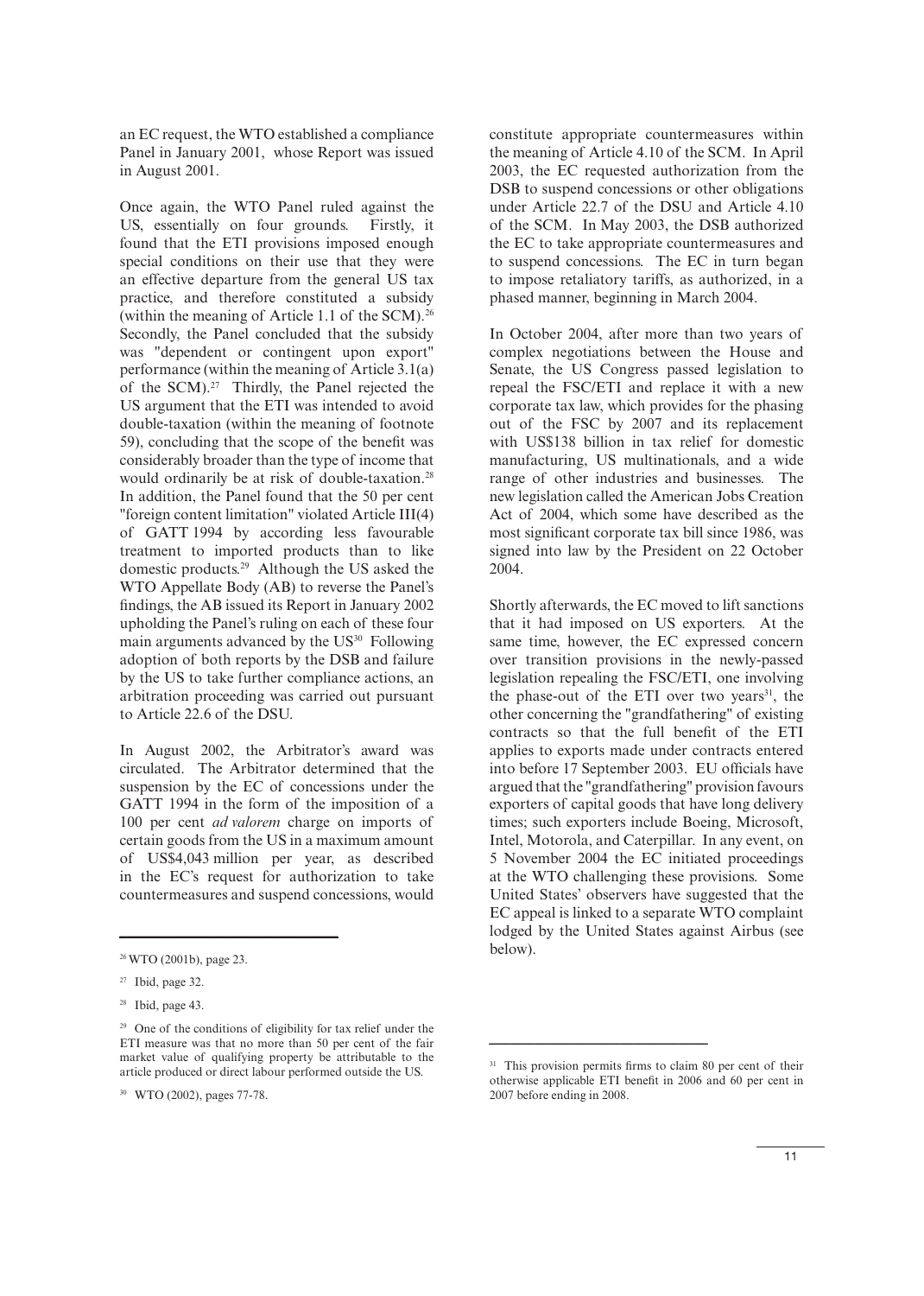CERTAIN INCOME TAX MEASURES USED  $\mathbf{C}$ BY MEMBER STATES OF THE EUROPEAN **COMMUNITIES** 

In an apparent tit-for-tat, the US requested consultations in May 1998 with France, Ireland, Greece, the Netherlands and Belgium in respect of certain income tax measures, which it alleged constitute prohibited subsidies (under Article 3 of the SCM). In the case of France, the measures in question involve the temporary deduction under French income tax law for certain startup expenses of a French company's foreign operations through a tax-deductible reserve account and a special reserve equal to ten percent of the company's receivable position at year end for medium-term credit risks in connection with export sales. The US has contended that each of these measures constitutes an export subsidy, and that the deduction for start-up expenses constitutes an import substitution subsidy. The complaint by the US against Ireland is with regard to "special trading houses", which qualify for a special tax rate in respect of trading income from the export sale of goods manufactured in Ireland. In the case of Greece, the complaint concerns Greek exporters' entitlement under Greek income tax law to a special annual tax deduction calculated as a percentage of export income. As regards the Netherlands, the complaint concerns a provision of Dutch income tax law, which allows exporters to establish a special "export reserve" for income derived from export sales. Finally, the measure in question in Belgium is a special (index linked) tax exemption accorded to Belgian companies for recruiting a departmental head for exports (known as an "export manager"). Consultations are still pending with regard to these measures.

D. CANADIAN MEASURES AFFECTING THE EXPORT OF CIVILIAN AIRCRAFT

The matter of direct taxation also arose in the dispute between Brazil and Canada over measures affecting the export of civilian aircraft.<sup>32</sup> More specifically, Brazil asserted that Canada's exemption of the Export Development Corporation (EDC) from corporate income tax place the EDC at a decided advantage in the market place. However, this allegation was rejected by the Panel (WTO, 1999a).

**UNITED STATES' MEASURES AFFECTING TRADE**  $E_{\perp}$ IN LARGE CIVIL AIRCRAFT

When the US requested consultations with the EC and certain Member States concerning subsidies for large civil aircraft allegedly inconsistent with the Article XXIII:1 of the GATT 1994 and Articles 4, 7 and 30 of the SCM, the EC made its own request on similar grounds.<sup>33</sup> These two disputes each entail larger amounts of assistance than even the FSC/FTI.<sup>34</sup> Unlike the US complaint against the EC and its Member States, which concentrated on government grants, loans and equity infusion, the EC's complaint initially cited several direct tax measures, notably the FSC/ETI and Research and Experimentation Tax Credits, 35 both provided by the Federal Government, together with incentives offered by three states (Illinois, Kansas and Washington) and local governments.<sup>36</sup> As discussed earlier, the European Commission has also expressed concern that the transition provisions in the legislation repealing the FSC/ETI scheme would allow companies such as Boeing to continue to benefit from tax relief under the scheme.

<sup>&</sup>lt;sup>32</sup> See WTO (1999a).

<sup>&</sup>lt;sup>33</sup> See WTO documents WT/DS316/1 and WT/DS317/1, 12 October 2004

<sup>&</sup>lt;sup>34</sup> The US alleges that Airbus has received more than US\$15 billion in government assistance since 1967, while the EC claims that Boeing has received US\$23 billion since 1992.

<sup>&</sup>lt;sup>35</sup> Research and Experimentation Tax Credits were mentioned in the EC's request for consultations, but not in its subsequent request for the establishment of a panel (See WTO documents WT/DS317/2, 3 June 2005).

The State of Washington, for example, agreed in 2003 to provide a package of some US\$3 billion in tax incentives to Boeing (Watkins, 2004); the incentives include reduced tax rates on income and tax credits (Washington State Department of Revenue, 2004).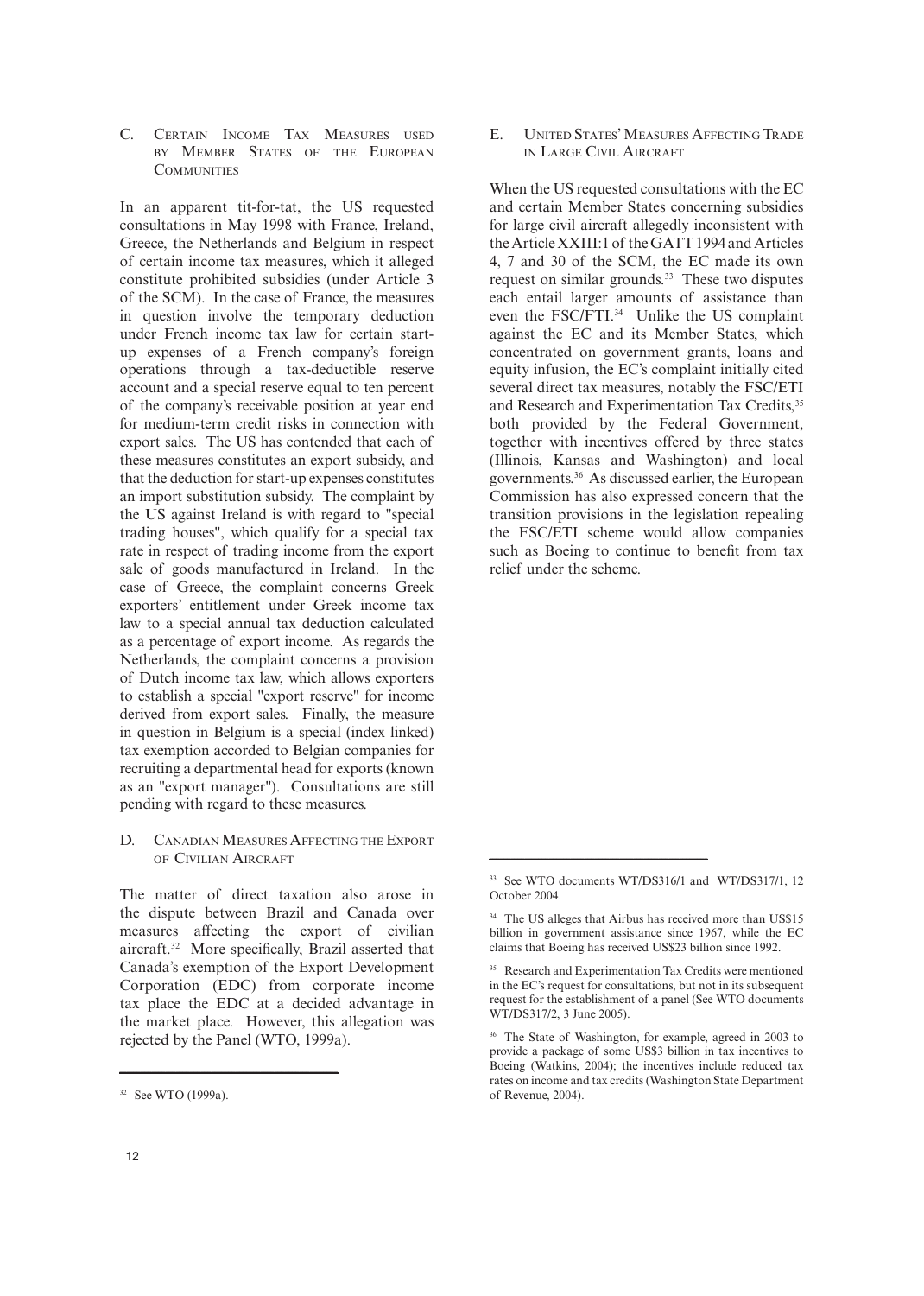## IV. SOME DIRECT TAX MEASURES IDENTIFIED IN TRADE POLICY REVIEWS

In addition to the above measures subject to dispute at the WTO, other kinds of direct tax measures have been identified as instruments of economic policy in the course of Trade Policy Reviews. Such measures, which may or may not be consistent with WTO agreements, can be broadly categorized as: (a) those protecting domestic producers from imports; (b) those providing assistance for exports; (c) those subsidizing domestic production; and (d) those aimed at deterring or attracting foreign investment. Some examples of these types of measures and their use in different countries are found below.

 $A_{\cdot}$ **DIRECT TAX MEASURES PROVIDING PROTECTION AGAINST IMPORTS** 

Direct tax measures may have effects very similar to an import tariff. For example, in some countries, including Member States of the EU, contributions to private pension plans and life insurance policies may qualify for relief under the personal income tax, provided the pension plan or life insurance policy is supplied by domestic companies (who may be foreign-owned).<sup>37</sup> In Malaysia, income from annuities purchased from foreign-owned life insurance companies did not qualify for the personal tax exemption otherwise applicable to such income, even if those companies were established in Malaysia.<sup>38</sup> Although governments often argue that such restrictions are for prudential reasons and perhaps to prevent tax fraud, such tax relief is nonetheless equivalent to an import duty because it protects domestic providers of such financial services from providers located abroad.<sup>39</sup>

In an effort to combat tax evasion, Bangladesh levies a so-called advance income (or withholding) tax at the rate of 2.5 per cent on imports.<sup>40</sup> This tax is creditable for corporate tax purposes, which means that it does not constitute an additional levy on imports as long as corporate (or personal) taxes payable are sufficient to be offset by the tax. However, if the importer is in a non-tax paying position, possibly because the importer is operating at a loss for income tax purposes or is enjoying a corporate tax holiday, the 2.5 per cent levy is tantamount to an import surcharge.<sup>41</sup>

#### $\mathbf{R}$ **DIRECT TAX MEASURES AS EXPORT ASSISTANCE**

Some direct tax measures may constitute assistance to exports. Indeed, many WTO Members, including Bangladesh, China, India, Malaysia, Papua New Guinea and the Solomon Islands, provide relief from corporate taxes for income from exports or export activities.<sup>42</sup> Relief may take the form of lower corporate tax rates for export-oriented enterprises or adjustments to the tax base (such as a double deduction for certain expenses related to exports). In China, for example, "foreign-invested enterprises" (FIEs) exporting at least 70 per cent of their output qualify for a 50 per cent income tax reduction (or possibly more if they are located in special zones) and a full refund of the income tax paid on the amount of their profits that they reinvest in export-oriented businesses (for at least five consecutive years). The economic effect of such measures is not fundamentally different from that of levying a non-discriminatory corporate income tax combined with an export subsidy (related in a potentially complicated way to the company's income tax situation).

<sup>&</sup>lt;sup>37</sup> In Korea, it has been alleged that the purchase of a foreign automobile can trigger a tax audit, thereby dissuading taxpayers from purchasing imported cars.

<sup>&</sup>lt;sup>38</sup> Section 49 of the Income Tax Act 1967 and Section 127 of the Act read with paragraph 6 in Schedule 6 of the Act (WTO, 2001a, p.55).

<sup>&</sup>lt;sup>39</sup> In the EU, such tax relief has been identified as an impediment to labour mobility across Member States. In addition, special corporate tax treatment is often accorded to insurance companies' contributions to policy-reserves used to fund future payments to life insurance policy-holders.

<sup>&</sup>lt;sup>40</sup> A similar tax of 0.25 per cent is also levied on exports.

 $41$ Such a levy would counteract the effects of tax holidays that are widely used in Bangladesh to attract FDI (although the effectiveness of tax holidays is, in any event, rather dubious).

Full or partial exemption of direct taxes on income related to exports is included in the illustrative list of export subsidies found in Annex I of the SCM. Article 27.4 of the SCM accorded developing country Members an eight-year transition period for phasing out export subsidies.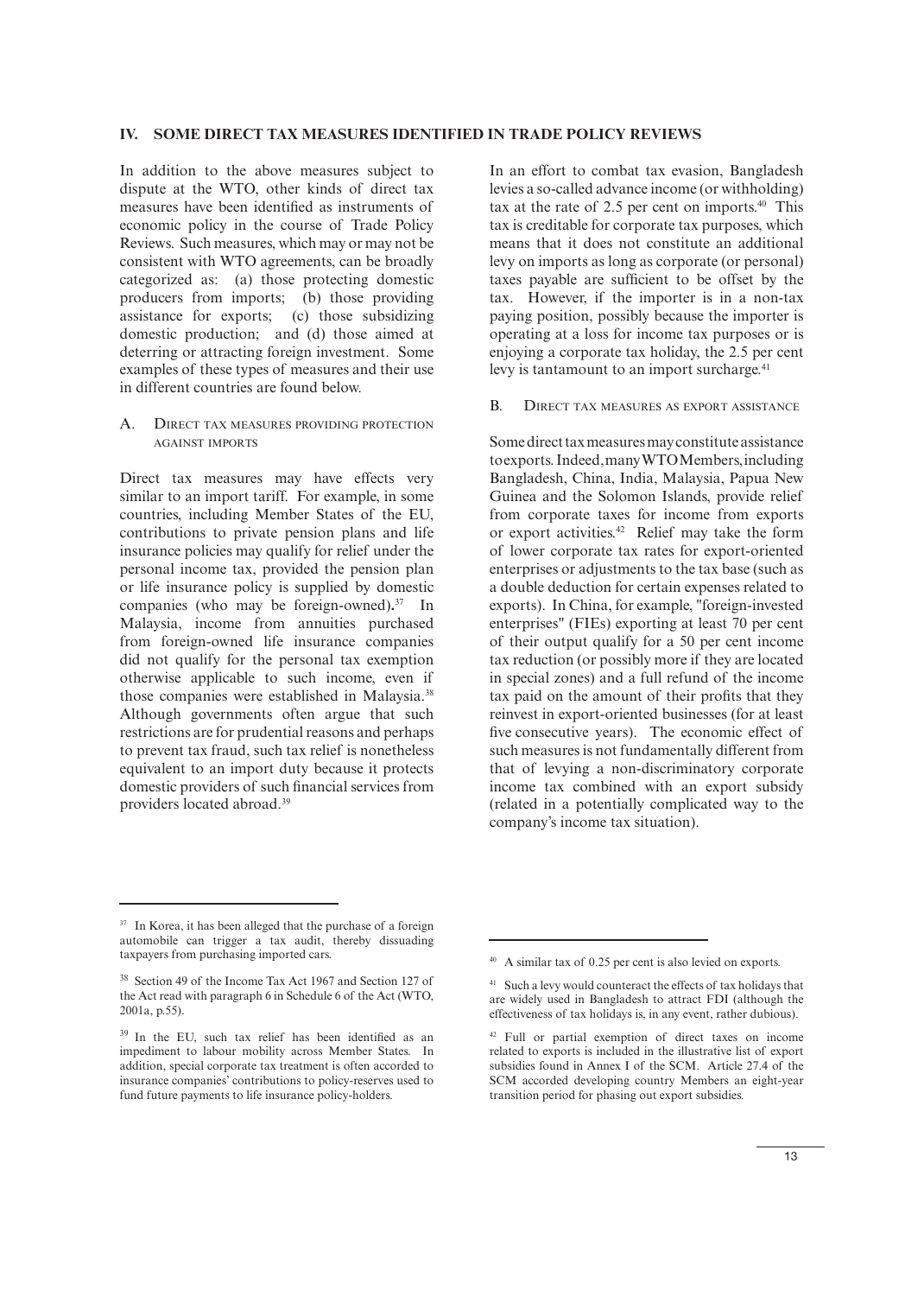$\mathcal{C}$ DIRECT TAX MEASURES AS ASSISTANCE TO DOMESTIC PRODUCTION AND OTHER ACTIVITIES

Direct tax measures have long been used to assist domestic production of goods and services in certain sectors (such as agriculture, manufacturing and various services) and activities (such as R&D). Among the most common types of direct tax measures are reduced rates of corporate tax, if not complete tax holidays, usually for a prescribed period of time. Reduced rates or tax holidays can apply to specific sectors or activities. Other widely used direct tax measures include accelerated depreciation allowances and investment tax credits, often aimed at specific types of activity. Indeed, specificity in the provision of relief from direct taxes can be achieved with superficially uniform rules by, for example, maintaining a uniform tax rate but manipulating other aspects of the tax base, such as depreciation schedules, or applying investment tax credits. It is widely known that, even if explicitly-specific features of countries' tax laws are ignored, effective taxation of income from capital varies widely across sectors in most Organisation for Economic Cooperation and Development (OECD) countries.<sup>43</sup> Accelerated depreciation for machinery and equipment, for instance, would tend to reduce taxes, and therefore product costs, differentially across sectors depending on their capital intensity. Interestingly, Canada apparently introduced accelerated depreciation for a particular type of capital used in manufacturing in reaction to quite different US tax provisions - the DISC enacted in  $1971$  – which were subsequently found to be an illegal export subsidy under the GATT.

In China, 40 per cent of investment involving the purchase of domestically-made machinery and equipment can be deducted from enterprise income tax, thereby favouring domesticallyproduced machinery over imports. Malaysia and Singapore exempt from tax shipping company income derived from the operations of ships owned by domestic companies; this constitutes an incentive for the use of shipping services provided by resident companies.

 $\mathbf{D}$ **DIRECT TAX MEASURES TO DETER OR ATTRACT** FOREIGN INVESTMENT

Direct tax measures are also used to deter or attract foreign investment. A long-standing potential deterrent to foreign investment is the double taxation by source and residence countries of cross-border investment income flows, which bilateral tax treaties are designed to reduce, if not eliminate (see below).

However, direct tax measures, including tax holidays and tax rate reductions, may also be used to encourage foreign investment. In China, for example, "foreign-invested enterprises" are subject to a 15 per cent corporate tax rate for three years following a two-year tax holiday instead of the standard 33 per cent rate applied to purely domestic firms.<sup>44</sup>

Most OECD countries other than the US have negotiated "tax sparing" provisions with their tax treaty partners as a means of ensuring that the relief associated with tax incentives offered by developing countries to foreign investors is not offset by taxation in those investors' country of residence owing to the latter's use of the credit method of relieving for international double

<sup>&</sup>lt;sup>44</sup> This discrepancy in tax rates provides an incentive for "round tripping" by Chinese companies, thereby exaggerating the extent of FDI inflows into China.

<sup>&</sup>lt;sup>43</sup> See OECD (1991) and Jorgenson and Landau (1993).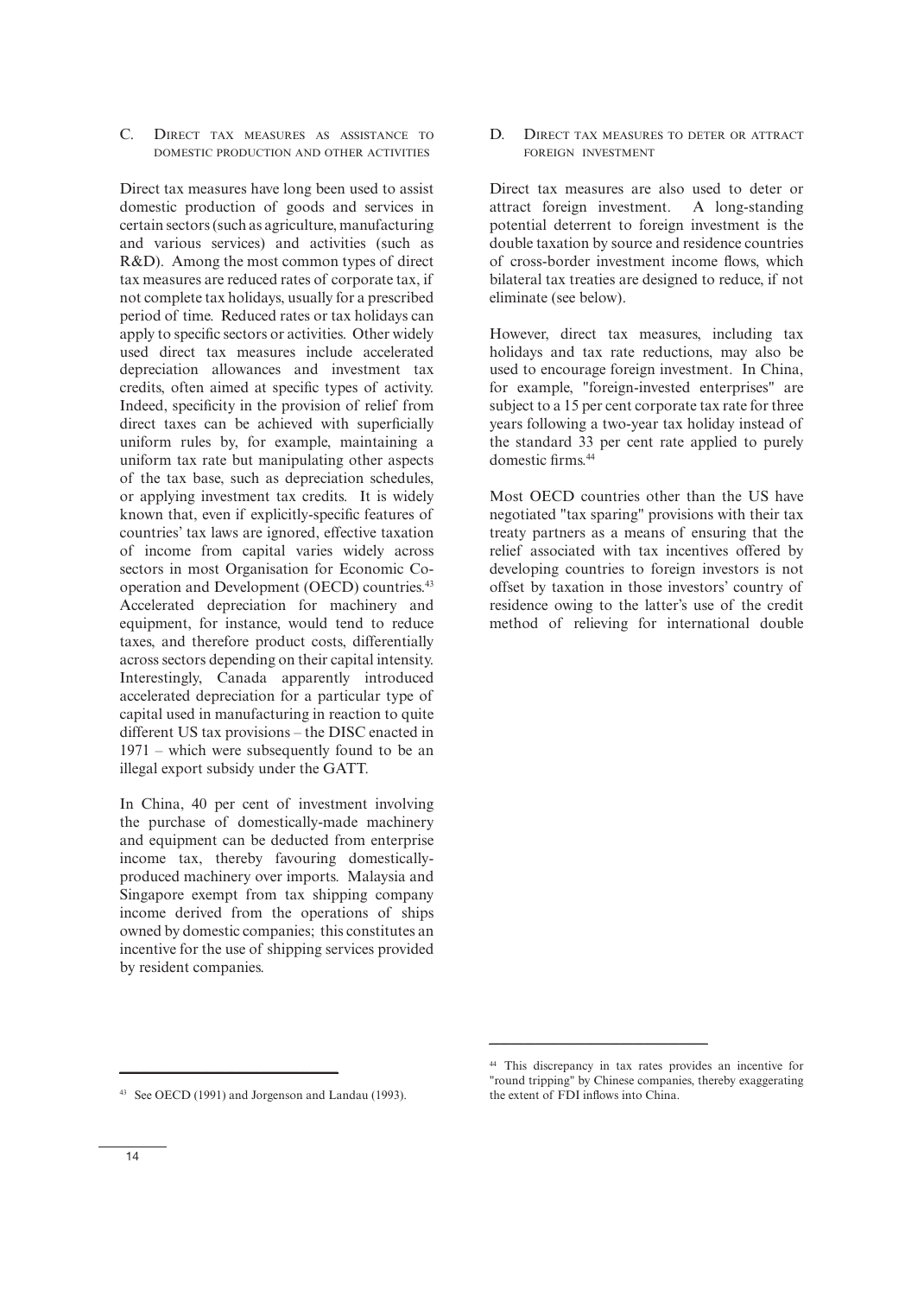taxation.<sup>45</sup> In effect, "tax sparing" (and, indeed, the exemption method of providing relief for international double taxation) is a means by which the tax system of the capital-exporting country can be made to accommodate the tax incentives of developing countries (Short, 1966).<sup>46</sup> It results in the capital-exporting country providing a credit for more tax than the investor actually pays in the developing country, and, as such, a subsidy for the export of capital and thus to the production of goods and services in the capitalimporting country. Moreover, insofar as the tax

incentives offered by capital-importing developing countries are conditional upon exports or aimed at providing assistance to production in specific sectors, and therefore possibly infringe WTO rules, "tax sparing" in respect of these incentives might also be considered an infringement of these rules.

<sup>&</sup>lt;sup>45</sup> When a developing country offering such incentives concludes a treaty with a developed country, there would be a risk, without a tax sparing provision, of these incentives being nullified. Suppose, for instance, that the developing country provides a tax holiday to companies engaged in a certain activity. Dividends, interest or royalties paid by such a company operating in the developing country to residents of the developed country would be taxable in their hands and having paid no tax in the developing country, there would be a correspondingly higher amount of tax to pay in the developed country. In other words, the country of residence of the investor (that is, the developed country) "spares" the tax that it would normally impose on the untaxed (or low-taxed) income earned by its resident abroad by granting foreign tax credits equal to, or possibly greater than, the tax that would otherwise have been paid in the developing country. The Commentary to Articles 23 A and 23 B of the OECD Model discusses tax sparing at paragraphs 72 to 78, in the terms of an OECD (1998) Report on tax sparing. It notes some of the difficulties of tax sparing, such as the possibility for tax abuse and issues of its effectiveness as a form of aid to economic development. While not totally rejecting the use by OECD Members of tax sparing provisions, the conclusion is that tax sparing should only be considered for countries at an economic level considerably below that of OECD Members, should be based on objective economic criteria and should take into account the best practices identified in the OECD (1998) Report, such as having time-limited provisions and anti-abuse clauses.

<sup>&</sup>lt;sup>46</sup> "Tax sparing" is contrary to the principle of capital export neutrality, but consistent with the principle of capital import neutrality (see section 5(c)(iii) below).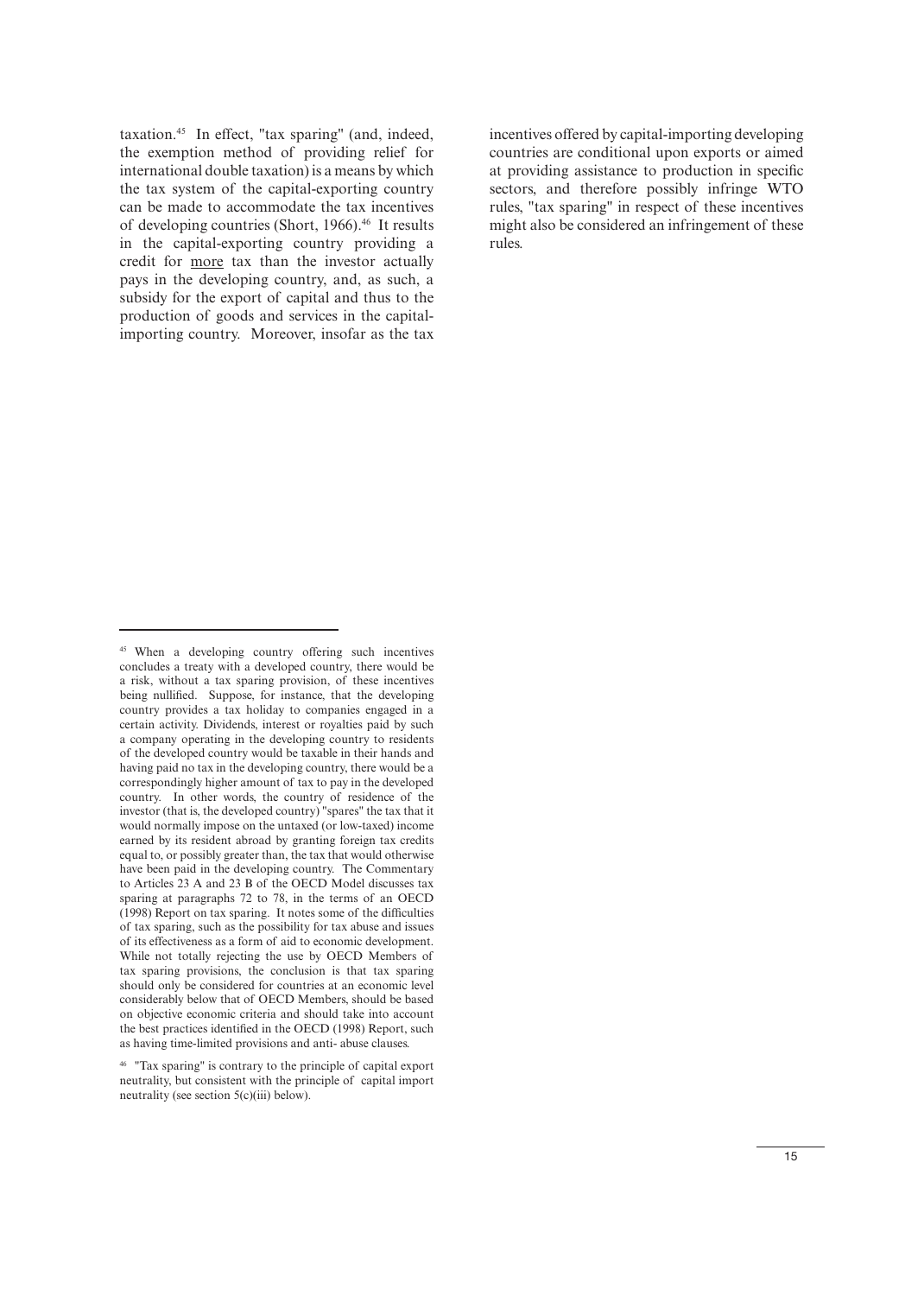## $V_{\cdot}$ RATIONALE AND PRINCIPLES UNDERLYING WTO RULES AND INTERNATIONAL **TAXATION**

The over-arching goals of the WTO (subject to certain conditions as set forth in the various WTO agreements) and those concerning international taxation appear to be broadly similar, namely the dismantling of barriers to the cross-border flow of goods, services, capital, labour and technology so as to achieve a more efficient allocation of global resources and thereby raise standards of living world-wide. Nonetheless, there are some significant differences between the basic principles underlying the WTO agreements and those applied in international taxation agreements, as well as departures from these principles. This is particularly true of the principles of nondiscrimination and reciprocity. To some extent, these principles reflect the underlying economic rationale for these international agreements. There are also major differences in approach to dispute settlement and the extent to which agreements are binding; WTO agreements are subject to binding dispute settlement procedure, tax treaties are not, although private citizens do have greater rights under tax treaties. These differences are in addition to the fact that whereas WTO rules are, by and large, negotiated multilaterally, international tax rules, with a few exceptions, involve unilateral relief from international double taxation in the form of foreign tax credit or exemption arrangements and a network of some 2000 bilaterally negotiated treaties (mostly based on the OECD Model), which lower withholding tax rates on interest, dividends and royalties. Questions have been raised over the economic rationale underlying multilateral trade agreements and bilateral tax treaties.

### $A_{\cdot}$ THE RATIONALE FOR THE GATT/WTO AGREEMENTS AND TAX TREATIES

One would expect the principles underlying international agreements on trade and taxation to reflect to some extent the economic rationale for such agreements. However, the economic rationale for these agreements is by no means obvious.

It would appear that the WTO agreements and international taxation, notably tax treaties, have broadly similar primary goals. The Marrakesh Agreement (establishing the WTO) states that trade and economic relations "should be

conducted with a view to raising standards of living, ... and expanding the production of and trade in goods and services, while allowing for the optimal use of the world's resources ... by entering into reciprocal and mutually advantageous arrangements directed to the substantial reduction of tariffs and other barriers to trade and to the elimination of discriminatory treatment in international relations". Similarly, the introduction to the OECD's model tax treaty states that the primary goal of treaty formation is "removing the obstacles that double taxation presents", thus reducing its "harmful effects on the exchange of goods and services and movements of capital, technology, and persons" (OECD, 1997, p.I-1). Notwithstanding these broadly similar stated goals, doubts have been expressed as to whether such international agreements are necessary for their achievement.

In the case of the GATT and related WTO agreements, for example, standard economic theory suggests that unilateral free trade is the optimal policy for a national welfare maximising government. Indeed, Krugman (1991), inter alia, has argued that the GATT "makes no sense in terms of economics". However, another body of literature, notably Bagwell and Staiger (2002), maintains that such agreements do, in fact, make economic sense. More specifically, under this so-called traditional economic approach to trade *agreements*, a government (of a large country) is assumed to set its import tariff, for example. in order to maximize national welfare, while recognizing that some of the burden of the tariff is shifted onto foreign exporters whose products sell at a lower world price (that is, at diminished terms) of trade).<sup>47</sup> This "terms-of-trade externality" leads governments to set unilateral tariffs that are higher than would be efficient from a global

<sup>&</sup>lt;sup>47</sup> Even seemingly small countries may be able to shift the burden of tariffs (and non-tariff barriers) onto foreign exporters insofar as they too can influence the terms of trade where industry is monopolistically competitive or where transportation costs encourage greater trade between proximate countries. A survey of empirical evidence concerning the relevance of terms-of-trade considerations can be found in Bagwell and Staiger (2002).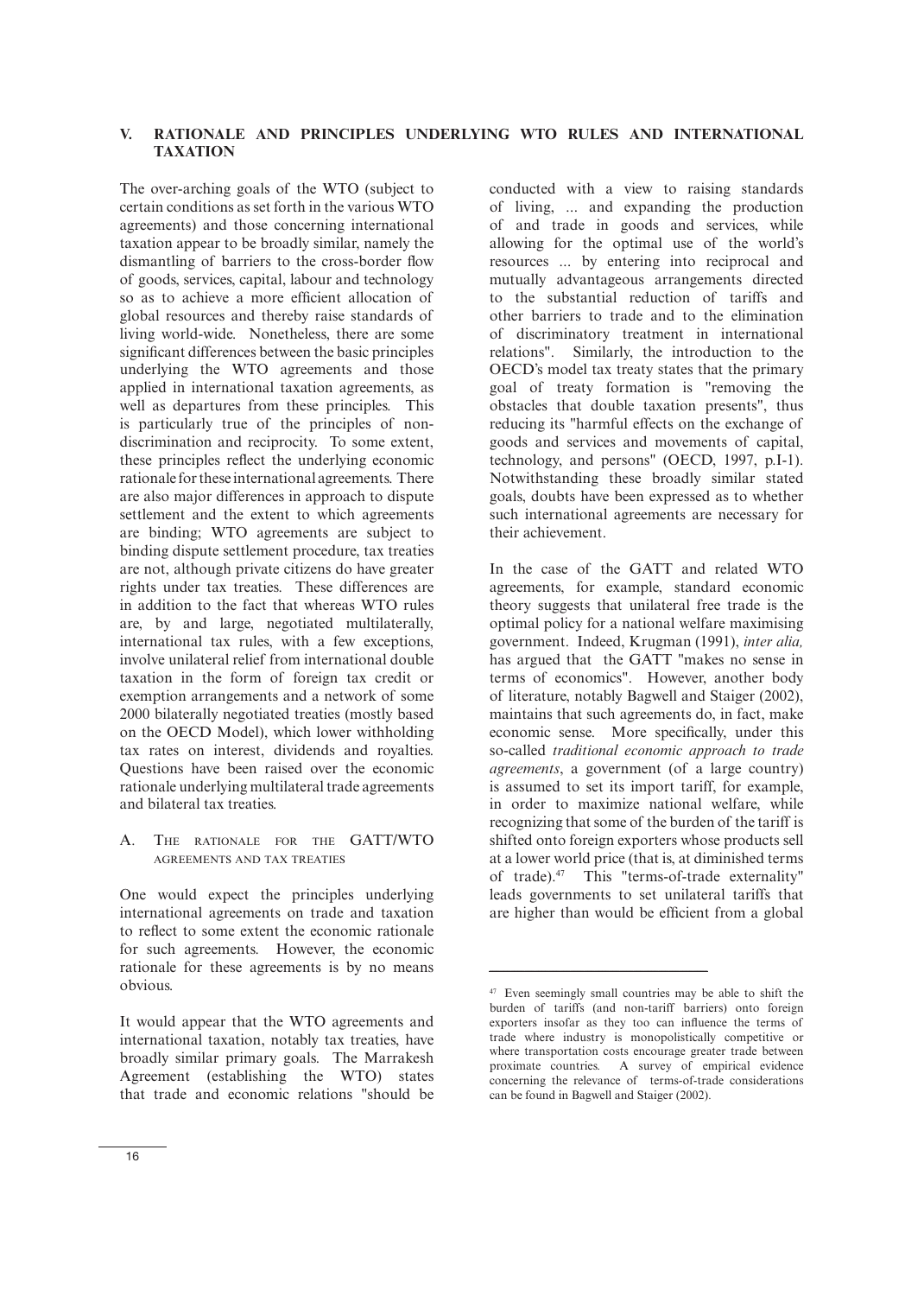standpoint.<sup>48</sup> The effect of the GATT and related WTO agreements, therefore, is to eliminate the terms-of-trade driven restrictions in trade volume that arise when policies are set unilaterally, and thereby offer governments a means of escape from a "Prisoners' Dilemma".<sup>49</sup> This rationale for multilateral trade agreements has become the conventional wisdom among international trade theorists.<sup>50</sup>

Similarly, in view of the fact that relief for international double taxation under the credit or exemption systems is currently provided by most countries around the world on a unilateral basis<sup>51</sup>, the question arises as to why treaty relief in the form of the mutual lowering of withholding taxes (on interest, dividends and royalties) needs to be negotiated bilaterally between the "source" and "residence" countries. In the case of the predominant credit system, if unilateral relief already exists in each country, a negotiated

reduction in tax rates on bilateral flows of income from capital may have little, if any, effect on the economic behaviour of foreign investors. Bilaterally negotiated reductions in tax rates will tend more to generate lump sum transfers between governments than to affect the behaviour of foreign investors (Whalley, 2001).<sup>52</sup> Indeed, Dagan (2000) maintains that the use of tax treaties to promote FDI is "a myth". Empirical support for this conclusion can be found in a recent study by Blonigen and Davies (2002) using data for OECD countries. Instead, the rationale underlying tax treaties may lie more in preventing "aggressive" tax planning, if not evasion (often by means of deferral, transfer pricing or treaty shopping), which, if not addressed, could result in little, if any, taxes being paid in either the "source" or "residence" country. If investors could avoid taxes altogether, this would tilt the playing field in favour of FDI rather than against it, which would also tend to distort international investment flows. Thus, bilateral tax treaties attempt to strike a balance between the alleviation of international double taxation and the enforcement of single international taxation. Given the wide differences in countries' tax systems, it is argued that the elimination of international double taxation and effective enforcement of single taxation requires bilateralism and therefore some degree of discrimination between countries. As predicted by arguments that treaties are intended more to reduce tax evasion than to promote FDI, Blonigen and Davies (2002) find that under certain circumstances, bilateral tax treaties may actually reduce FDI.

#### **RECIPROCITY**  $\mathbf{B}$

Broadly speaking, mutual adjustments in trade policy conform to the principle of reciprocity if these policy adjustments result in a roughly similar changes in a country's import and export volumes. In other words, governments seek to achieve a "balance of concessions" in their negotiations (Bagwell and Staiger, 2002). In this way, reciprocity tends to neutralize externalities

<sup>&</sup>lt;sup>48</sup> While the terms-of-trade externality is not the only possible cross-border externality, it is the externality that has figured most prominently in the theoretical literature. Even in the absence of terms-of-trade movements, unilateral tariff choices can be inefficient in the presence of monopolistic competition (Helpman and Krugman, 1989). A "scale externality" may arise if production technologies exhibit increasing returns to scale, in which case the value of the trade agreement can be influenced by the volume of trade between other countries (Ethier, 1998). Ethier (2004) also considers the possibility of "political externalities" based on imperfect or asymmetric information endowing lobbies with distinct abilities to lobby governments about different policies.

<sup>&</sup>lt;sup>49</sup> The Prisoners' Dilemma, attributed to A.W. Tucker, involves a strategic interaction in which two players both gain individually by not cooperating, leading to a Nash equilibrium in which both are worse off than if they cooperated. It explains why countries may choose protection, even though all lose as a result.

<sup>&</sup>lt;sup>50</sup> The terms-of-trade consequences of trade policy can be expressed equivalently in the more familiar language of "market" access", which dominates real-world trade negotiations. When a country raises its tariff, the loss in market access that home country exporters experience is simply the "quantity effect" that accompanies the "price effect" of a deterioration in the home countries terms of trade. Hence, the terms-of-trade consequences and the market access implications of trade policy choices are different ways of expressing the same thing (Bagwell and Staiger, 2002).

<sup>&</sup>lt;sup>51</sup> Whereas the more pervasive credit system involves the "residence" country granting a foreign tax credit against domestic taxes for all (or part of) taxes paid in the "source" country, the exemption system involves the "residence" country exempting foreign source income from domestic taxes if taxes have been paid in the "source" country.

<sup>&</sup>lt;sup>52</sup> Hartman (1985) and Sinn (1993) have argued that withholding taxes are irrelevant for expanding multinational firms as it is cheaper for them to expand their overseas affiliates through retained earnings than through repatriated and re-exported funds. This is because retained earnings avoid the withholding taxes applied to repatriated funds.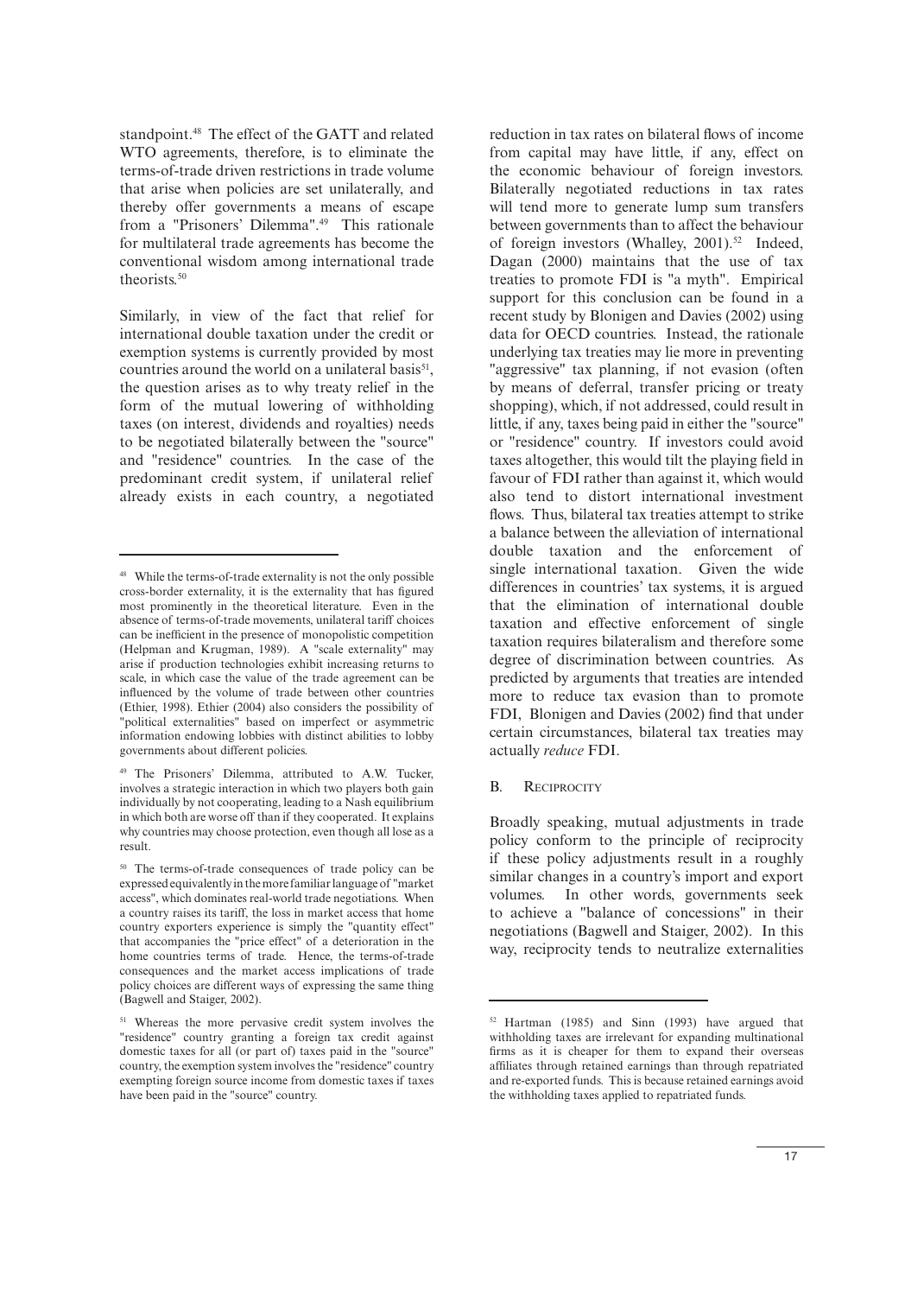transmitted through world prices. Insofar as countries are able to use trade barriers to shift the terms of trade in their favour, multilateral trade liberalization in accordance with the principle of reciprocity is especially important, as such countries will be less inclined to reduce trade barriers if other countries were unwilling to do so as well.

The principle of reciprocity is also a fundamental aspect of bilateral tax treaties. It is manifest in the mutual reduction of source country withholding taxes on income.

#### $\mathcal{C}$ . NON-DISCRIMINATION

Several different concepts of non-discrimination (or "neutrality") underlie international agreements concerning trade and taxation. The main concepts involve most-favoured-nation (MFN) treatment, national treatment (NT), capital import neutrality (CIN) and capital export neutrality (CEN). The MFN and NT obligations are the cornerstones of the GATT/WTO agreements, with the MFN obligation applying to border measures and the NT obligation to internal measures. The principle of NT also underlies international taxation. In addition, international taxation reflects CIN and CEN, each with distinct implications for global efficiency. Opinions differ as to which of the these two latter concepts of non-discrimination is the most appropriate basis for international taxation, with both being found in countries' tax laws. Whereas economists, by and large, prefer CEN, multinational enterprises (MNEs) tend to stress the importance of CIN owing to the importance they attach to non-discrimination at the corporate level.

#### 1. **Most-favoured-nation (MFN) principle**

In the context of international trade, the MFN principle, as defined in Article I of the GATT and Article II of the GATS, for example, embodies the notion of non-discrimination as far as imports of the same products and services from different sources are concerned, the intent being to avoid trade diversion. One of the main arguments against bilateral or regional trade agreements is that they could divert more trade than they create and thus be detrimental to global efficiency. Although the ultimate goal of multilateral negotiations under the GATT/WTO is presumably to eliminate tariffs as well as non-tariff barriers to trade, in

the meantime, the MFN principle governs the manner in which such taxes on imported goods and services may be used.

By contrast, there is no general MFN obligation in international taxation. Neither the OECD Model. the United Nations Model Tax Convention nor most tax treaties based on these Models contain an MFN article.<sup>53</sup> The reason for the absence of such a provision is that tax treaties, unlike WTO agreements are negotiated bilaterally. Such treaties seek not only to alleviate international double taxation but also to achieve an equitable distribution of tax revenues between the "source" and "residence" countries in the face of bilateral capital flows.<sup>54</sup> Hence, they are tailored to the domestic tax systems of the two negotiating countries and the particular investment and wider relation between them.<sup>55</sup> Nonetheless, bilateral tax treaties create the potential for diversion of international capital flows, which would counteract the benefits from any increased capital flows. To the extent that more foreign investment is diverted from one destination to another than is created, such treaties could conceivably contribute to an inefficient world-wide allocation of capital.

<sup>&</sup>lt;sup>53</sup> There are some exceptions, where States provide, in view of the long life of most tax treaties, for a form of MFN treatment if the treaty partner gives a more generous deal to future treaty partners. For example, Norway insisted on the insertion of a clause in its tax treaty with Australia that if the latter reduced its rates of withholding tax further in a treaty with another OECD Member, Australia was obliged to notify Norway and to review the relevant provisions in order to provide Norway with the same treatment as that accorded to the third country. This clause was in fact triggered in 2003 when a new protocol to the Australia-United States Double Taxation Convention came into effect, lowering withholding tax rates in certain circumstances (Lennard, 2004). Such clauses are relatively common in one form or the other.

<sup>&</sup>lt;sup>54</sup> The standard division of the income tax base between the two taxing jurisdiction is as follows: the source country is accorded primary (or exclusive) jurisdiction to tax corporate business income, while the residence country is given primary (or exclusive) jurisdiction to tax investment income (such as dividends, interest and royalties). This division is accomplished by the combination of domestic tax law and bilateral tax treaties. The domestic law of the source country typically taxes all business income arising within its jurisdiction.

<sup>&</sup>lt;sup>55</sup> See Lennard (2004) for a more detailed discussion of this and related points..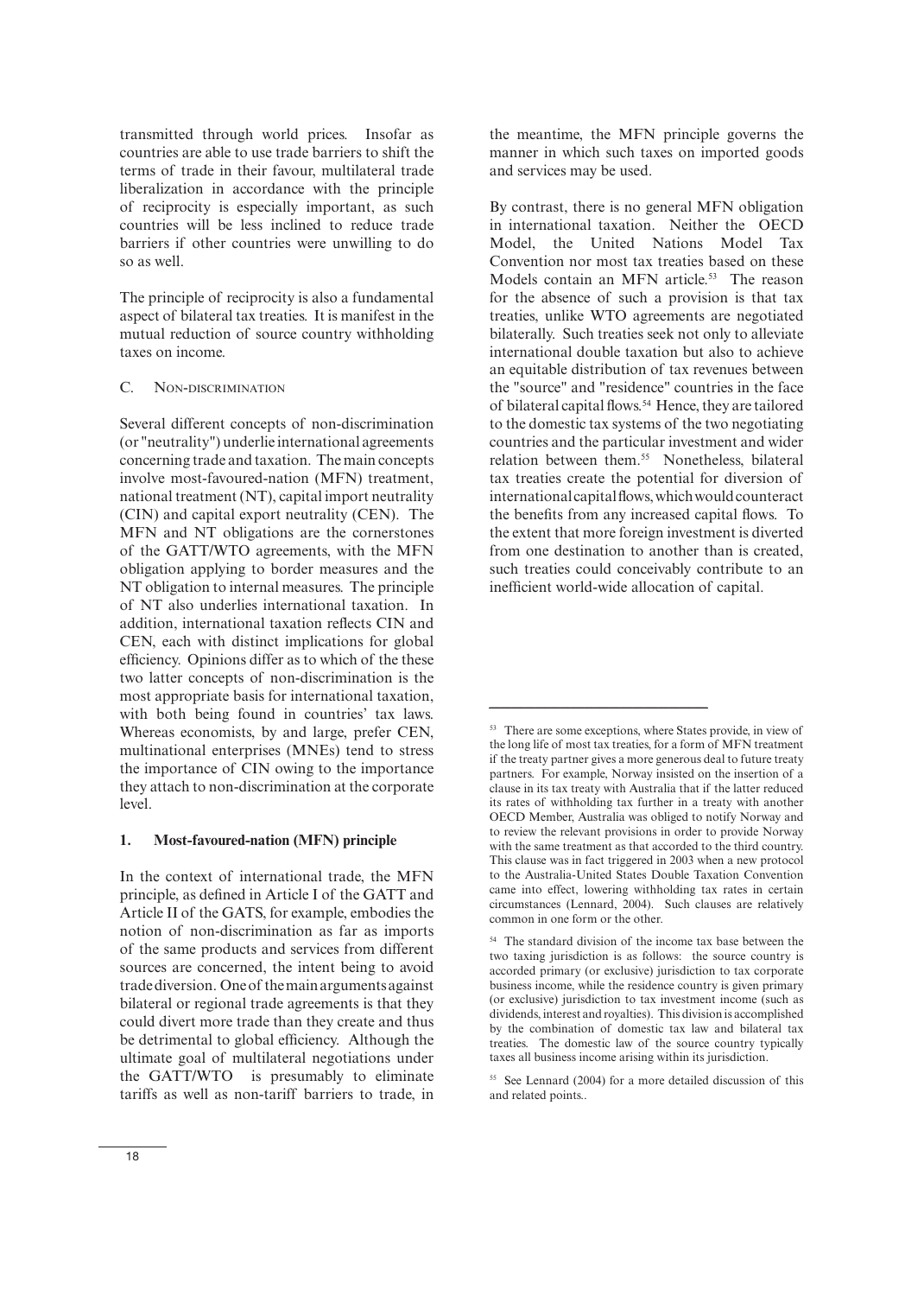#### $2.$ **National treatment (NT)**

The principle of NT (found in Article III of the GATT and Article XVII of the GATS) entails the commitment by a country to treat imported goods and services as well as those produced by foreign-owned or-controlled enterprises operating in its territory no less favourably than goods and services produced by domesticallyowned or -controlled enterprises. Thus, whereas border taxes such as tariffs, for example, must be levied in accordance with the MFN notion of non-discrimination alone, internal taxes should be consistent with both NT and MFN. In other words, internal taxation discriminates neither against imports nor among sources of imports.

The principle of NT also underlies the OECD and United Nations Model Tax Conventions and most tax treaties based on these Models. According to Article 24 of the OECD Model, for example, "Nationals of a Contracting State shall not be subjected in the other Contracting State to any taxation or any requirement connected therewith, which is other or more burdensome than the taxation and connected requirements to nationals of that other State in the same circumstances, in particular with respect to residence, are or may be subjected" (italics added for emphasis). However, the scope of NT in tax treaties falls far short of that provided under the GATT/WTO agreements as regards internal direct taxes.<sup>56</sup> Not only is NT usually implemented solely on a bilateral (and reciprocal) basis in tax treaties, the distinction in Article 24 between residents and non-residents permits countries to treat the former differently from the latter.<sup>57</sup> Thus, although bilateral tax treaties are designed to remove tax impediments to international investment, they do so in a non-neutral fashion. As a consequence, they may divert rather than foster international investment. The bilateral nature of tax treaties also tends to confer an unfair bargaining advantage on a large capital-exporting (capital-importing) country in negotiations with a small capital-importing (capital-exporting) country.

### **CIN** and **CEN**  $\overline{3}$ .

International double taxation has long constituted a potentially important barrier to market access. impeding not just to the free movement of goods and services where indirect taxes are concerned. but also capital and other factors in the case of direct taxes. It thus constitutes an impediment to the efficient world-wide allocation of resources. Double taxation arises in connection with indirect taxes insofar as goods and services are taxed in the country where they are produced and also in the country to which they are exported; by and large, border tax adjustment consistent with WTO agreements ensure that this is not the case, particularly as far as value-added taxes are concerned. The interaction between the source and residence countries' direct tax systems may be such that they discriminate not just against inward and outward FDI generally, but also among countries depending on the source or destination of outward and inward FDI, respectively. In other words, Member countries' direct tax systems may diverge from both CIN and CEN, two distinct notions of economic efficiency often used as benchmarks for countries' tax laws. Differences among Members over the appropriateness of their choice of method to alleviate, if not eliminate. double taxation of income from cross-border investment was, as discussed earlier, at the root of the dispute between the EU and the US over the latter's FSC/ETI scheme.

Under CIN, no distinction would be made between residents and non-residents. For CIN to prevail with respect to direct taxation, the total marginal effective tax rate on income from an investment undertaken in a given country (inclusive of taxes in both the source and residence countries) must be the same, irrespective of where the recipient of such income resides. Hence, direct taxation would not influence *who* invests in a particular country. CIN would ensure that, as far as taxation is concerned, domestic MNEs are not placed at a competitive disadvantage compared to foreign MNEs in markets abroad. Such a situation could arise if (in accordance with CEN) a domestic MNE investing in a relatively low-tax country had to pay tax at the higher domestic rate on the income generated. This could be considered "unfair" to MNEs because it would impair their ability to compete with local firms, or with MNEs based in other countries that levy lower rates of tax on foreign-source income. Since competition among

<sup>&</sup>lt;sup>56</sup> Moreover, not all bilateral tax treaties conform with Article 24.

<sup>&</sup>lt;sup>57</sup> Such a distinction is justified by tax authorities on the grounds that cross-border investment and income flows increase the opportunities for avoiding or evading taxes and makes enforcement more difficult, particularly in the case of portfolio investment.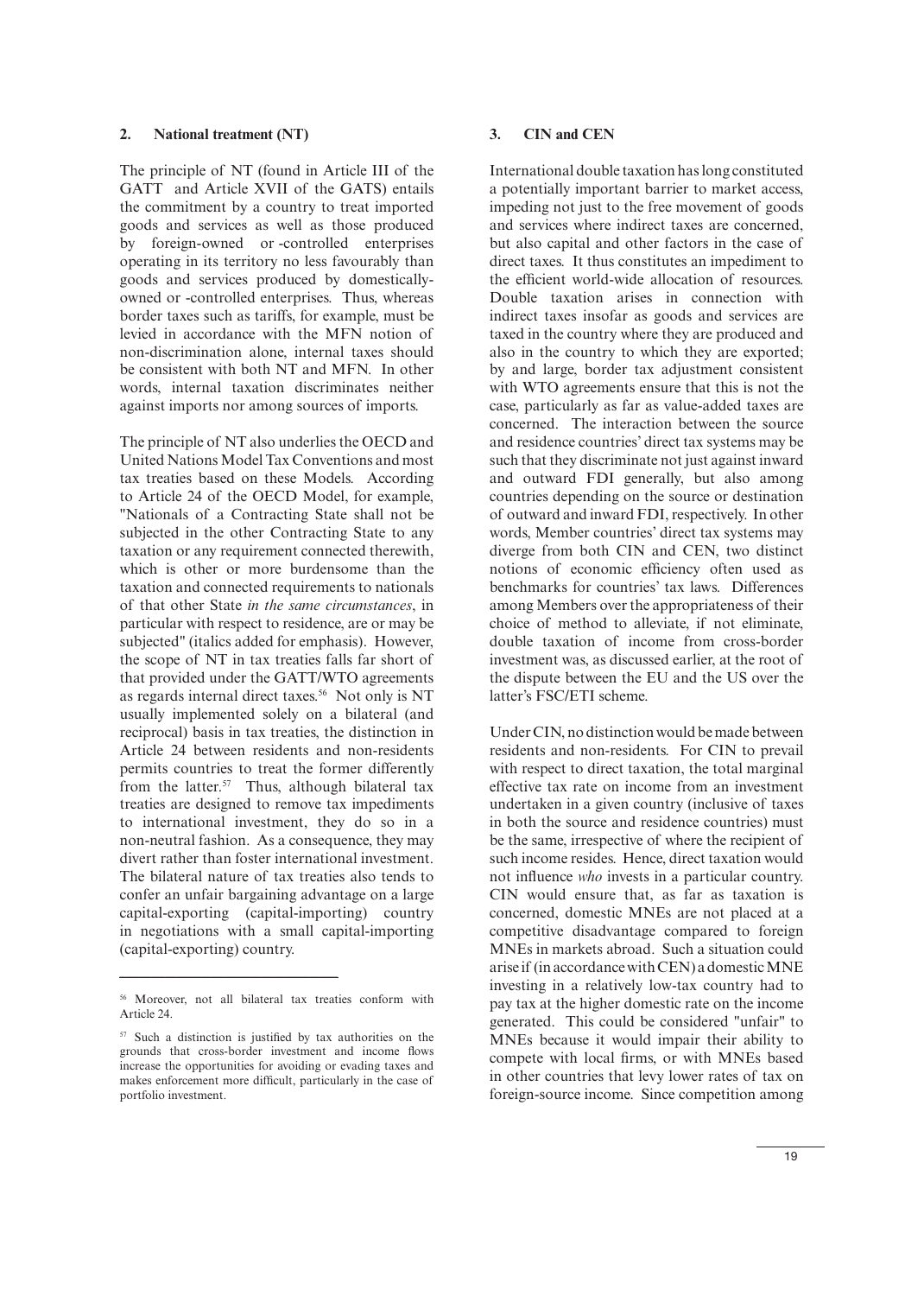MNEs is desirable on economic efficiency grounds. it follows that Members' tax policies should not distort global investment flows by discouraging the most efficient firms from operating in what would otherwise be their least-cost location. No such tax distortion would arise if CIN were the basis for Member' income tax policy with respect to MNEs. CIN is therefore concerned with "competitive" neutrality. In the absence of any tax discrimination between domestic and foreign firms in the capital-importing country, CIN would be accomplished if income from investment abroad were entirely exempt from taxation in the capital-exporting country. This approach reflects what is known as the "source" (or "territorial") principle of taxation, according to which, national governments tax all income originating within their jurisdictions, regardless of whether that income accrues to residents or to non-residents. It thus embodies the principles of strict NT and MFN treatment as far as taxation in the source (capital-importing) country is concerned, but not with regard to taxation in the residence (capital-exporting) country.

By contrast, the principle of CEN reflects the view that direct taxation ought not to influence the decisions of businesses or individuals residing in a country as to *where* to invest. CEN is thus concerned with "locational" neutrality and thereby reduces the threat of tax competition among different jurisdictions for FDI. It is accomplished by ensuring that the same total amount of domestic and foreign taxes are paid on an identical investment, irrespective of the country in which that investment is undertaken and the amounts of taxes levied by the foreign country. Under such circumstances, and other things being equal, free mobility of capital would tend to equalize required risk-adjusted pre-tax "hurdle" rates of return<sup>58</sup> on investment across countries, thereby eliminating differences in the cost of capital, and thus international distortions in the demand for capital. If "hurdle rates" of return were equalized across countries, no gain in global output could be accomplished by reallocating capital from one country to another. CEN would be achieved if income were taxed only in investors' country of

<sup>58</sup> In general, the "hurdle" (or break-even) rate is defined as the minimum pre-tax rate of return (adjusted for risk and inflation) that is required in order for an investment project to be profitable (after payment of taxes).

residence, and if there were no discrimination in that country between domestic and foreign-source income. Such a basis for taxation is known as the "residence" (or "world-wide") principle. According to this principle, tax is levied on all income received by domestic residents, regardless of whether that income is from domestic or from foreign sources. It follows that neither NT nor MFN treatment with respect to taxes levied in the source (capital-importing) country are necessary conditions for the achievement of CEN. CEN does require strict NT and MFN treatment with respect to taxes levied by the residence (capital-exporting) country.

Despite the extensive network of bilateral tax treaties designed inter alia to mitigate, if not eliminate, international double taxation, according to evidence reported by the OECD (1991), OECD member countries' tax systems are characterized by a marked lack of both CIN and CEN. The average tax-inclusive hurdle rates for a typical investment in manufacturing undertaken at home by domestic investors tend to be considerably lower than the corresponding rates for outbound and inbound FDI, thus violating the principle of NT. Moreover, hurdle rates vary widely depending on the destination of outbound FDI and the origin of inbound FDI, thereby violating the MFN principle as far as the tax treatment of FDI is concerned and hence possibly diverting FDI from some locations to others. Whether or not such differences in hurdle rates and associated effective tax rates actually influence investors' location decisions is rather uncertain, however.

<sup>&</sup>lt;sup>59</sup> Of course, the estimated hurdle rates for inbound and outbound FDI reported by the OECD (1991), and thus the magnitudes of the departures from CIN and CEN, may be more apparent than real insofar as international investors can circumvent countries' tax laws by means of "creative" accounting and international tax planning, if not outright tax evasion. The effects of taxation on the financing of investment could mitigate those on real investment. Indeed, the reality of the tax laws as they are actually enforced suggests that multinational firms can, and often do, pay less tax than their domestic counterparts. Most analytical models used to measure hurdle (and marginal effective tax) rates, including the one used by the OECD, do not capture the complex interaction between real investment decisions and the various devices that enable multinational firms to shift their tax bases from relatively high- to low-tax countries. The estimated hurdle rates are nonetheless indicative of the potential bias inherent in the design of those tax laws, especially for small and medium-sized firms, which may not have the means to fully exploit international tax planning opportunities.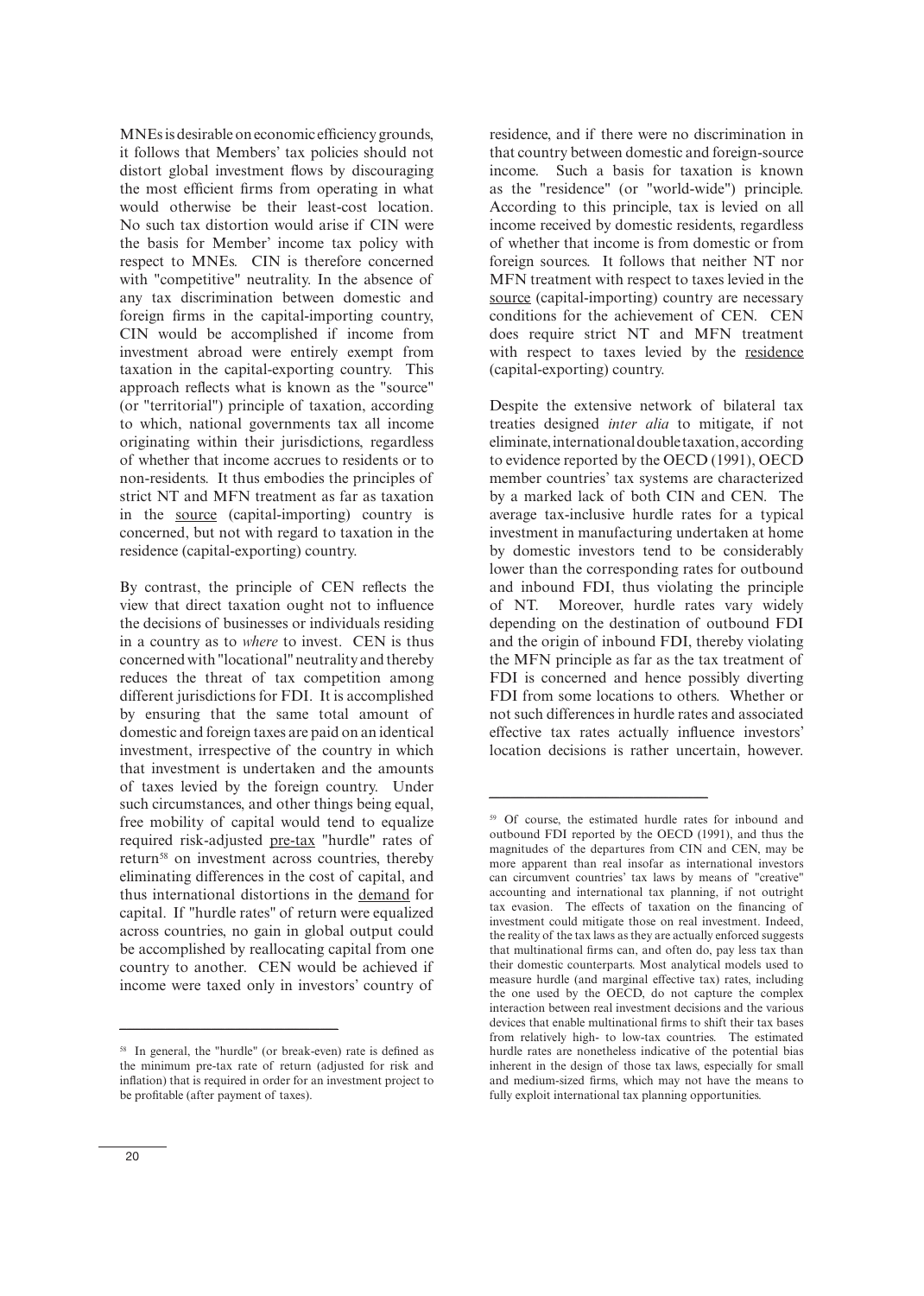While taxation may not necessarily be one of the main determinants of investors' decisions regarding FDI, it would be surprising if such differences did not have some influence on those decisions, an influence that is bound to increase as other impediments to FDI are dismantled.<sup>59</sup>

### D. OTHER PRINCIPLES: STABILITY AND TRANSPARENCY<sup>60</sup>

The GATT/WTO agreements provide benefits beyond non-discrimination. Through "bindings", they also impart a degree of stability and predictability to Members' trade policies, thereby fostering international trade. In the case of tariffs, for example, the purpose of "bound" rates is to establish a ceiling on tariff rates that cannot be breached without an offer of compensation to affected trading partners. In addition, the WTO notification process together with periodic reviews of Members' trade policies, practices and measures by the Trade Policies Review Body contribute to the transparency of Members' trade policies.

Tax treaties also offer benefits beyond relief for international double taxation. By establishing a framework for taxation in the source country, foreign investors can make decisions with some confidence about how taxes will continue to be levied in the future. The investment is thus less exposed to dramatic changes in tax policy by the source country, thereby reducing country risk.

### **DISPUTE SETTLEMENT**  $E_{\rm{L}}$

GATT/WTO agreements and international taxation have also evolved differently with respect to dispute settlement. The GATT/WTO agreements now provide for binding adjudication. Indeed, as discussed earlier, a considerable number of trade disputes, including a few notable ones involving direct taxation, have been resolved by WTO panels, whose decisions are binding on all parties to the dispute. By contrast, disputes between contracting parties about the application of tax treaties are resolved by mutual agreement between the "competent authorities" of each country.<sup>61</sup> The latter procedure is more diplomatic than legal because these authorities are the tax administrations of the signatory countries. A few bilateral tax treaties (and regional agreements) do provide for arbitration, but binding dispute settlement remains the exception in international taxation (Warren, 2000). However, private citizens do have greater rights under tax treaties than under WTO/GATT agreements. More specifically, there is a taxpayer initiation process for the Mutual Agreement Procedure and, perhaps more relevantly, as tax treaties become part of domestic law, taxpayers can invoke the treaty terms as part of domestic law and have a court decision that effectively binds the State.

<sup>&</sup>lt;sup>60</sup> The rules embodied in GATT/WTO agreements and those of international taxation are also designed to address somewhat similar concerns, namely so-called "unfair" trade or competition", in the case of GATT/WTO rules, and "harmful" tax competition, in the case of international tax rules.

<sup>&</sup>lt;sup>61</sup> See Article 25 of the OECD Model Treaty.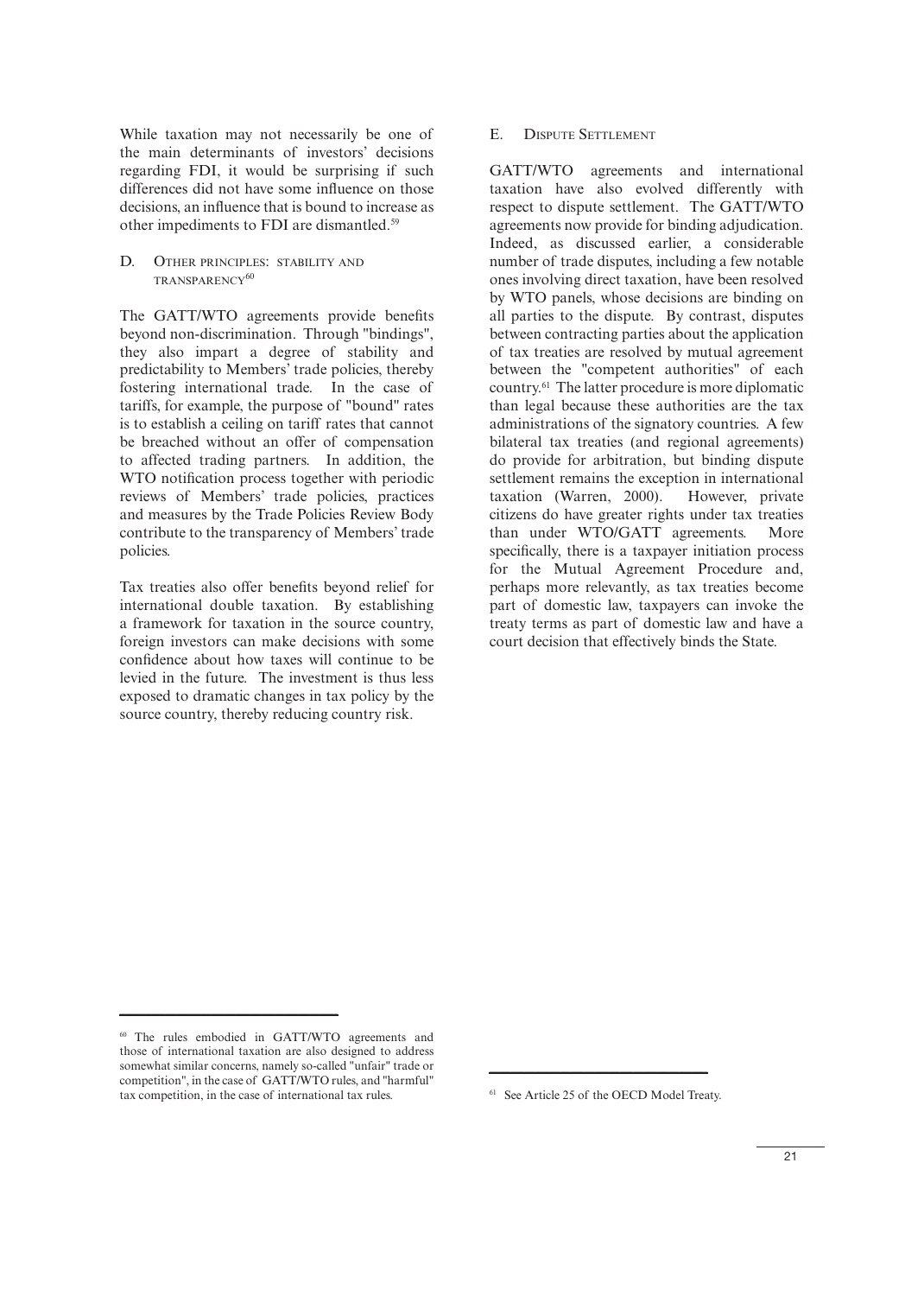## VI. INCIDENCE OF DIRECT TAXES 62

The terms-of-trade rationale for international trade agreements is closely related to the incidence of tariff and non-tariff measures; that is, the extent to which such measures are passed on as higher prices to domestic consumers. In fact, there is a large body of empirical literature suggesting that tariffs are not fully passed on the domestic consumers, but borne partly by foreign exporters, thereby supporting the terms-of-trade argument.<sup>63</sup>

The dispute over the FSC/ETI (as well as its DISC predecessor) raises a broader empirical issue concerning the incidence of corporate taxes, which is one of the most controversial matters in tax policy analysis. As noted above (in Section 2(c)), whereas WTO rules allow an exported product to be relieved of all indirect taxes levied in the exporting country, thereby allowing border tax adjustments, as in the case of VAT, for example, no such relief is allowed in respect of direct taxes payable by the producing enterprise. The SCM Agreement clarifies that "full or partial exemption, remission or deferral specifically related to exports, of direct taxes or social welfare charges paid or payable"<sup>64</sup> by the producing enterprise constitute a prohibited export subsidy. The economic rationale for this rule apparently arises from the assumption that the burden of indirect taxes is generally shifted forward onto the product and is thus reflected in its price, whereas direct taxes are not so shifted, but instead absorbed largely by the owners of the producing enterprise.<sup>65</sup> The implication is that whereas indirect taxes have trade effects, direct taxes (or relief therefrom) do not. However, this assumption does not explain SCM rules, where it is precisely the exemption of export income from direct taxes that is prohibited, presumably because it is believed that such measures may well have trade effects.

The presumption of forward shifting in the case of indirect taxes and backward shifting in the case of direct taxes may be questioned on empirical grounds. Indirect taxes are thought to be fully shifted forward, and therefore affect trade, although the extent of such forward shifting (or "pass through") clearly depends on the demand and supply elasticities of the taxed goods and services (Whalley, 2002). The incidence of capital income taxes is much more controversial. In the case of corporate income tax, on the basis of an econometric study in the US by Kryzaniak and Musgrave (1963), it was thought that during the 1950s the tax was fully shifted forward to consumers in the form of higher product prices, which could have implications for the termsof-trade insofar as the products are exported.<sup>66</sup> However, academic thinking on the incidence of the corporate tax during the 1960s and early 1970s came to be dominated by the general equilibrium model of a two-sector closed economy developed by Harberger (1962), who concluded that the tax fell completely on capital, implying no forward shifting and consequently no trade effects of the tax. By the mid-1970s, however, most major studies<sup>67</sup>, which relaxed the closed economy assumption, concluded instead that in an open economy with capital mobile internationally, immobile factors (labour, especially unskilled, and/or land) rather than capital bear most, if not all, of the burden of the tax in the long-run. While there is little debate among economists that

<sup>&</sup>lt;sup>62</sup> The matter of incidence is also relevant to subsidies.

<sup>&</sup>lt;sup>63</sup> See Bagwell and Staiger (2002) for a review of this literature

<sup>&</sup>lt;sup>64</sup> See item (e) of Annex 1 of the SCM.

<sup>&</sup>lt;sup>65</sup> For example, in a GATT Working Party on border tax adjustment, most delegations' opinion was that "direct taxes - even assuming that they were partly passed on into prices - were borne by entrepreneurs' profits or personal income." See GATT (1970).

<sup>&</sup>lt;sup>66</sup> Also, by reducing a country's reliance on the international capital market, taxes on capital income have the effect of reducing the present discounted value of future exports and thereby improving the terms of trade (Burgess, 1988).

<sup>&</sup>lt;sup>67</sup> See in particular Bradford (1978), Kotlikoff and Summers (1987), Mutti and Grubert (1985), and Harberger (1995).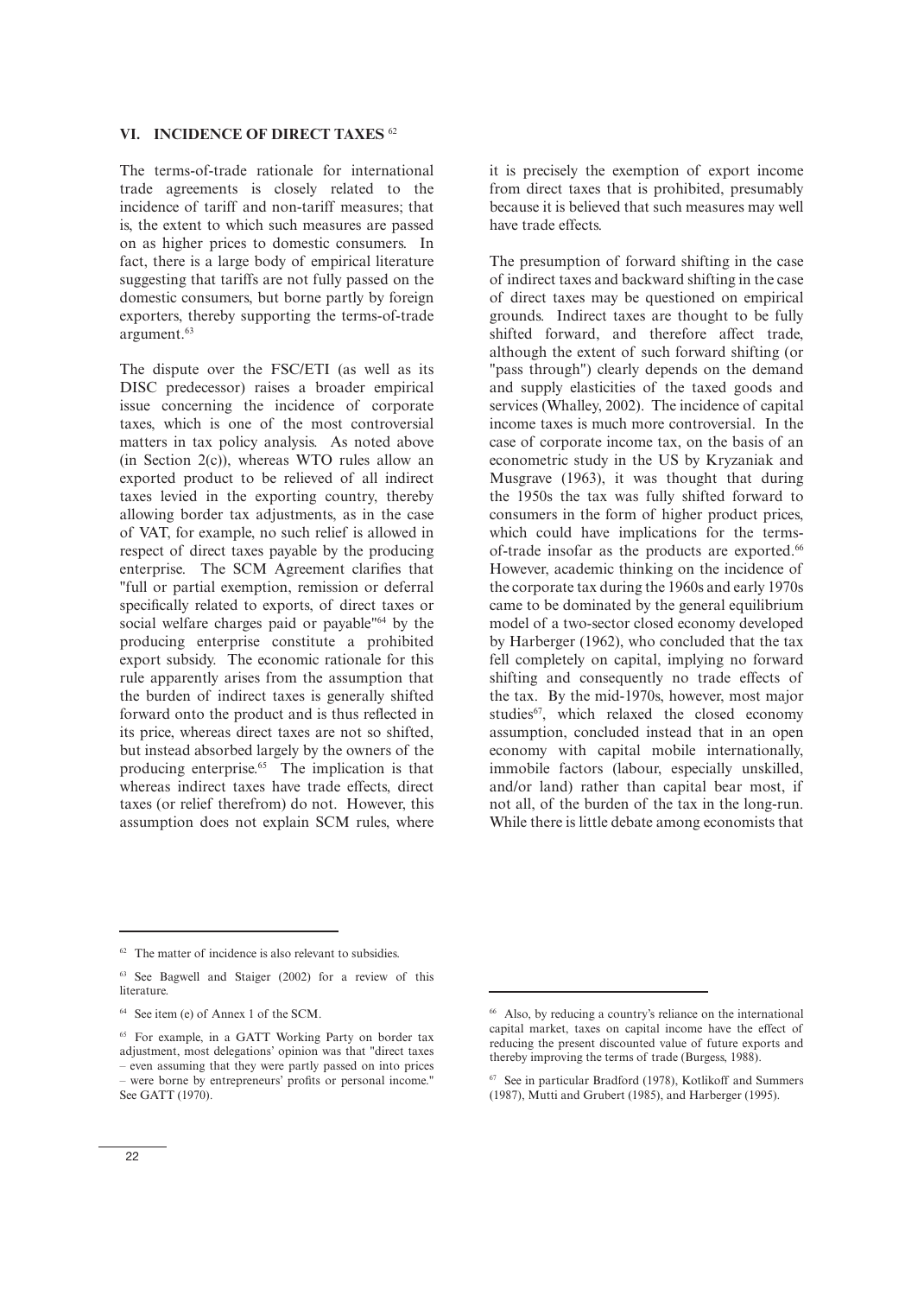capital, being immobile in the short-run, bears most of the burden of the corporate income tax in the short run, most economist now seem to believe that capital escapes most of the burden of the tax in the long run. Indeed, Fuchs, Krueger and Poterba (1997) reported that economists at the top 40 universities estimate, on average that capital bears only 40 per cent of the tax. The question arises, therefore, as to who else bears the burden of such taxes and to what extent.

In a more recent study, using a multi-sector general equilibrium model of two open economies (the domestic economy and the rest of the world) that allows for imperfect substitution between domestic and foreign products as well as between domestic and foreign capital, Gravelle and Smetters (2001) conclude that little of the burden of the corporate income tax is borne by either domestic labour or landowners. Instead, under plausible assumptions involving parameter values, the burden of the tax is borne typically by domestic capital, as argued originally by Harberger (1962). For those parameter values in which the burden is not borne by labour, most of the incidence is instead exported through higher prices<sup>68</sup>; the more a country engages in trade, the more the corporate tax is exported. It follows that the extent to which the burden of the corporate is borne by domestic capital or exported through higher prices depends on the relative importance of trade in countries' economies. Whereas in

large economies, such as the United States, the tax is borne largely by the owners of domestic capital, in smaller open economies the burden is exported. On the other hand, using aggregate consumption Euler equations to describe the capital income tax burden in the US, Mulligan (2004) concludes that capital income taxes seem to be passed on to consumers and workers through higher price mark-ups or lower capital accumulation, or some combination of the two.

Insofar as they are indeed direct taxes, rather than charges related to benefits, payroll taxes are usually viewed in the literature as taxes on labour. The extent to which they affect production costs depends again on the elasticities of demand and supply in the domestic labour market. It is commonly assumed that half these taxes are shifted forward (Whalley, 2002).<sup>69</sup>

Clearly, the incidence of various taxes has a bearing on existing WTO rules concerning tax adjustments at the border in respect of exports. With recent empirical evidence suggesting that the distinction between direct and indirect taxes on businesses for purposes of such adjustment has become rather blurred, a review of WTO rules in the regard might be warranted.<sup>70</sup>

<sup>&</sup>lt;sup>69</sup> As regards, taxes on natural resources, to the extent that these involve taxes on pure rent, then the burden of the tax is borne solely by the owners of such resources (Whalley, 2002). In the long-run, however, such taxes may adversely affect new resource exploration activity and thus curtail supply.

<sup>70</sup> Hufbauer (2002), for example, has argued that the SCM Agreement should be renegotiated so as to achieve greater parity in rules applied to direct and indirect taxes in the belief that the present distinction between these taxes is artificial. More recently, at the WTO, the United States, in its submission to the Negotiating Group on Rules, has argued that an essential part of the Group's work should involve greater equalization in the treatment of various tax systems that, at least with regard to their subsidy-like effects, have only superficial differences. It believes that the current distinction risks ignoring the potential trade-distorting effect that certain practices involving indirect taxes may have on trade, and may unfairly disadvantage competitors under a direct taxation system (see WTO document TN/RL/W/78, 19 March 2003).

<sup>&</sup>lt;sup>68</sup> This outcome is more likely the higher the substitutability between domestic and foreign investments and the lower the substitutability between domestic and foreign products.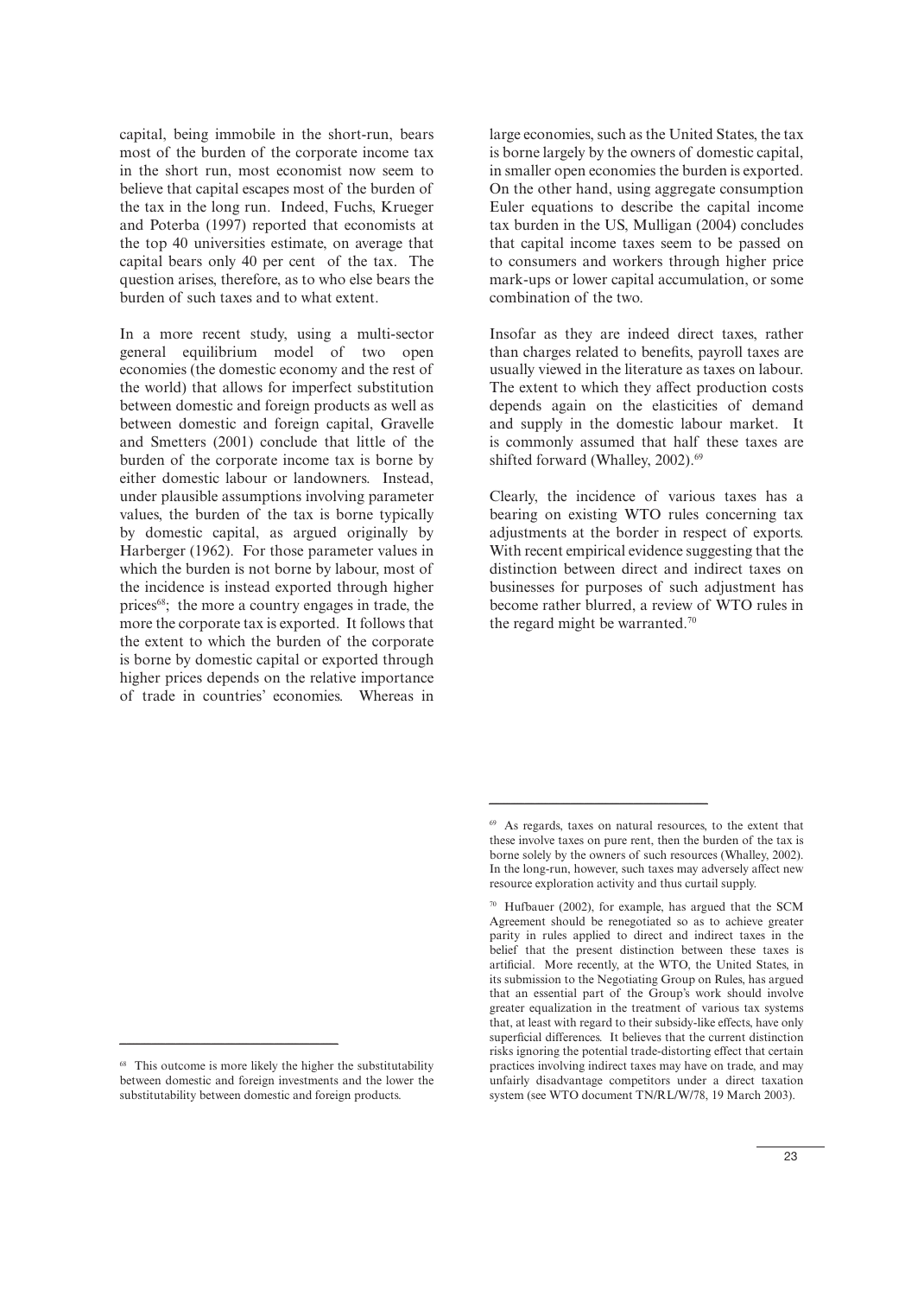The incidence of taxes also has a bearing on the effectiveness of tax measures in achieving their objectives and thus on the amount of retaliatory measures that ought to be authorized by the WTO in respect of measures found to infringe WTO rules. In the case of the FSC/ETI, for example, countermeasures (in the form of tariffs) amounting to the full value of the subsidy in terms of forgone tax revenue were assessed by the WTO arbitrator, even though the assumption underlying WTO rules is apparently that direct taxes are generally shifted backward rather than forward, which means that relief from such taxes would have little, if any, trade effects. The FSC/ ETI would tend to reduce the before-tax rate of return required of investment in the export sector, thereby attracting investment to the sector and possibly raising US exports. But the magnitude of the rise in exports depends on the extent to which US exporters pass on the associated income tax relief to foreign consumers in the form of lower prices and foreign consumers' responsiveness to these lower prices. Insofar as foreigners do

demand more US exports, this would require them to purchase more US dollars, thereby driving up the exchange rate, which would make those exports more expensive and thereby counteract any export price effect of the FSC/ETI.<sup>71</sup> (At the same time, by making imports cheaper, the rise in the exchange rate would tend to increase imports.) It follows that the actual change in US exports resulting from the measure could actually be quite small. Indeed, according to the Congressional Research Office, the increase in the quantity of US exports owing to the FSC ranged from 0.2 to 0.4 of a percentage point; on the basis of 1996 data, the increase in the value of US exports ranging from US\$720 million to US\$1.23 billion, much less than the US\$3 billion cost of the program in forgone tax revenue (Brumbaugh, 2000).<sup>72</sup> With imports estimated to have risen by a similar magnitude, the FSC's effect on net exports is negligible. $73$ 

<sup>71</sup> Additional upward pressure on the exchange rate would occur to the extent that increased investment in the exporting sector owing to the FSC/ETI came partly from abroad.

<sup>&</sup>lt;sup>72</sup> The Joint Committee on Taxation has estimated that the cost of the ETI in terms of tax revenue forgone was US\$4.8 billion in 2003.

<sup>&</sup>lt;sup>73</sup> Interestingly, these estimates by Brumbaugh (2000) are based on the assumption that all the tax relief associated with the FSC is passed on to foreign consumers as lower prices, which is perhaps unlikely given that some of the main beneficiaries of the FSC, such as Boeing and Microsoft, exercise considerable market power.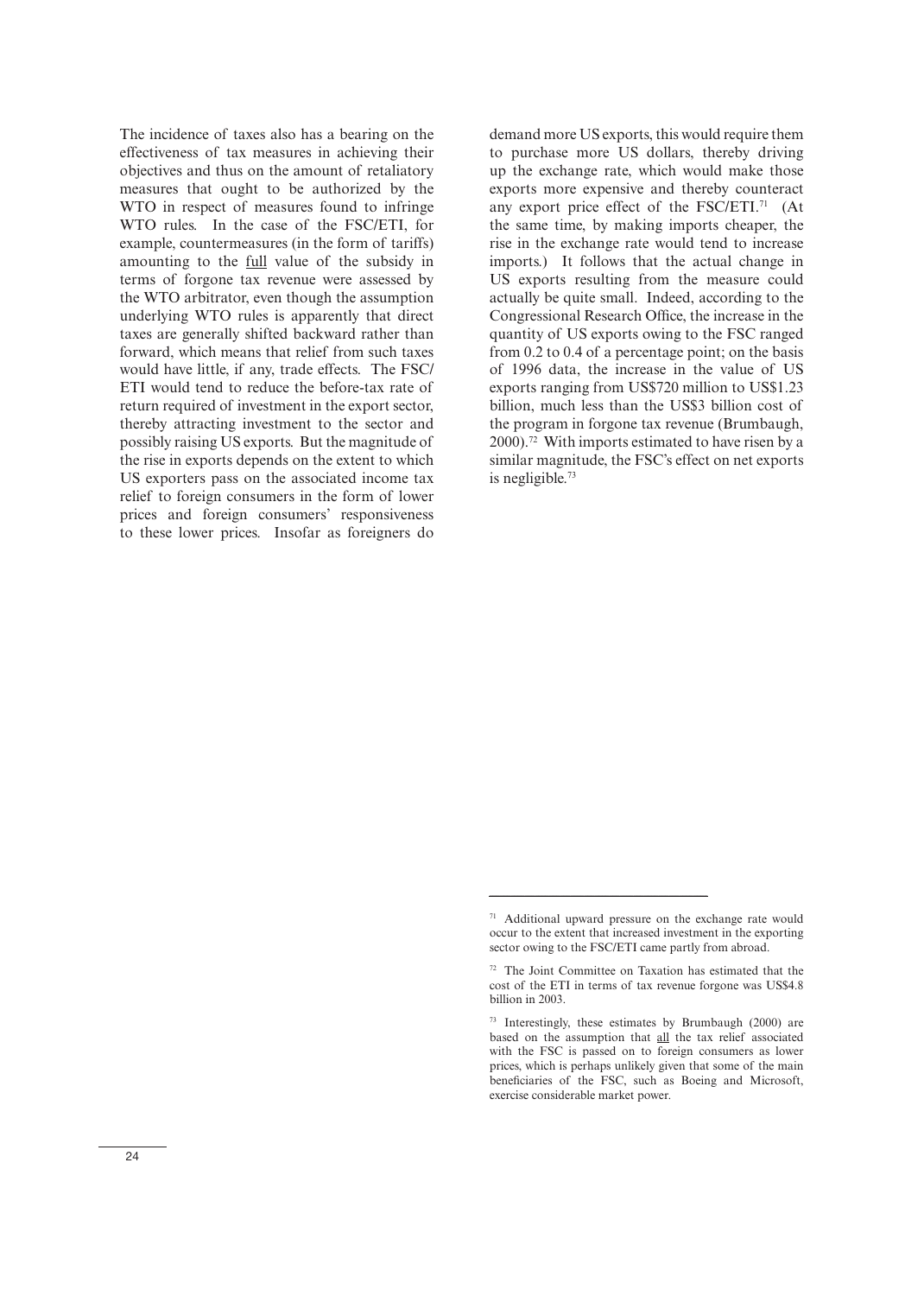## **VII. CONCLUSIONS**

Hitherto, rules concerning international trade and taxation have, by and large, evolved quite separately. The GATT/WTO agreements are multilateral, requiring MFN as well as national treatment and subject to binding dispute settlement procedures. By contrast, international taxation, if not decided unilaterally, is agreed bilaterally, requiring national treatment and subject to nonbinding (diplomatic) dispute settlement. This separate evolution of the two set of rules is rather surprising in view of the many parallels and overlaps between international trade and taxation and the apparent analytical equivalence between cross-border flows of products and flows of factors.

However, the widely-followed ruling by the WTO's Dispute Settlement Body against the US concerning the latter's FSC/ETI scheme, which led to the largest retaliation award ever authorized in a dispute at the WTO, confirmed (if there were ever any doubt) that, generally speaking, direct taxes, like indirect taxes (including tariffs), are subject to the multilateral rules of the WTO, notwithstanding efforts by tax authorities to secure specific exemptions for certain direct tax measures in these agreements. This ruling against the US reconfirmed the traditional distinction under international trade rules between direct and indirect taxes, particularly with respect to how such taxes should be treated under the subsidy and border tax adjustment rules of the WTO. The WTO's ruling against the FSC/ETI scheme prompted the US Congress finally to pass legislation in late 2004 to repeal the scheme as part of a larger overhaul of the US corporate tax system. The most recent disputes between the US and the EC over assistance to large civil aircraft also encompass direct tax measures. It would not be surprising if other WTO-inconsistent direct tax measures were identified in the future, leading to further disputes among WTO Members. Multilateral WTO rules, which are agreed by consensus, can therefore be expected to continue to be an important factor in how Members' shape their tax policies as they undoubtedly will want to avoid having their tax policies successfully challenged in the WTO.

Finally, the incidence of various taxes has a bearing on existing WTO rules concerning tax adjustments at the border in respect of exports. With recent empirical evidence suggesting that the distinction between direct and indirect taxes on businesses for purposes of such adjustment has become rather blurred, a review of WTO rules in the regard might be warranted. The incidence of taxes also has a bearing on the amount of countermeasures that ought to be authorized by the WTO in respect of tax measures found to contravene WTO rules.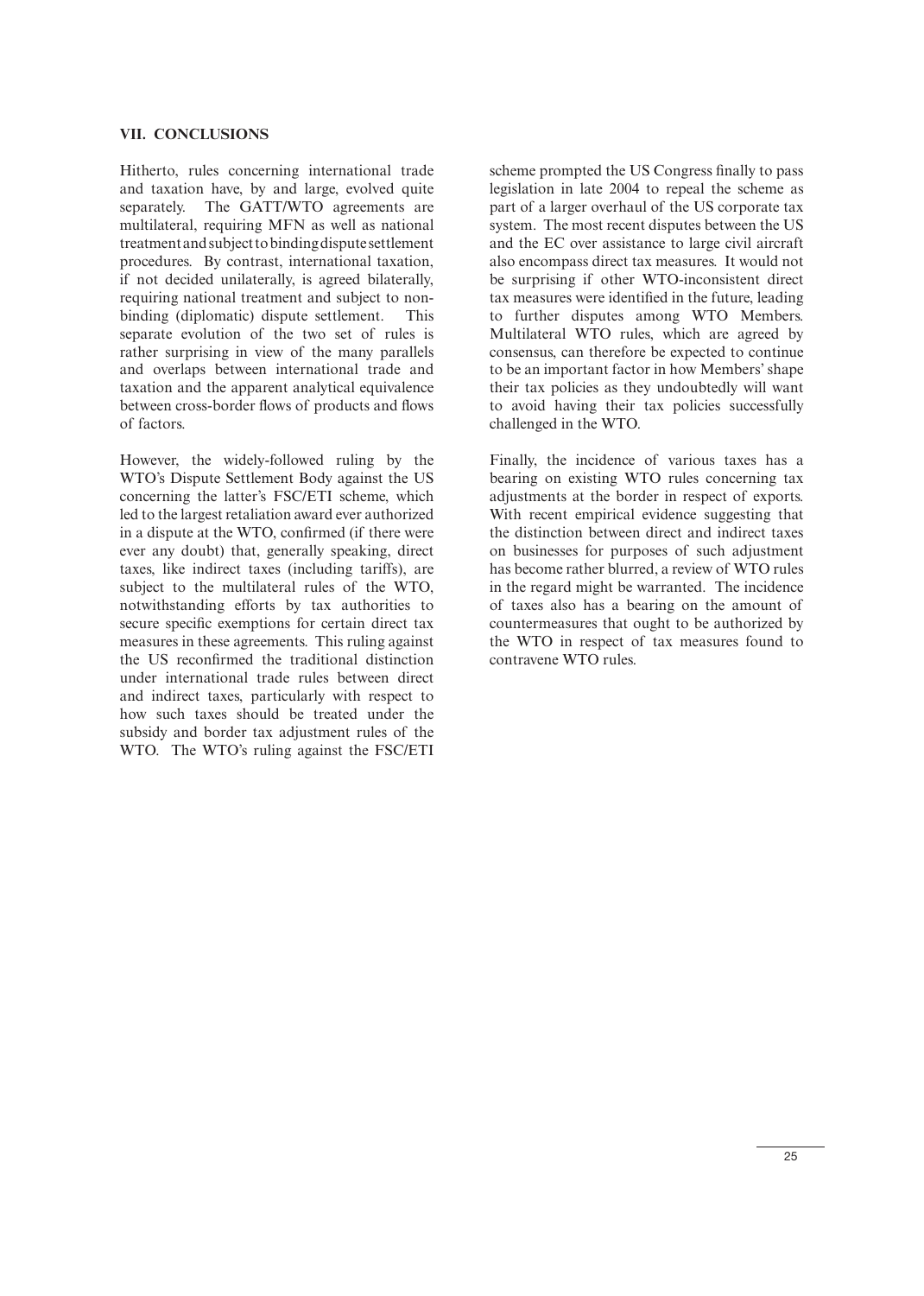## **VIII. REFERENCES**

AUERBACH, Alan J. and Laurence J. KOTLIKOFF, 1995, Macroeconomics: An Integrated Approach.

BAGWELL, Kyle and Robert W. STAIGER, 2002, The Economics of the World Trading System, The MIT Press, Cambridge, Massachusetts.

BLONIGEN, Bruce A. and Ronald B. DAVIES, 2002, "Do Bilateral Tax Treaties Promote Foreign Direct Investment", NBER Working Paper 8834.

BOND, E. W. and S. E. GUISINGER, "Investment Incentives as Tariff Substitutes: A Comprehensive Measure of Protection", Review of Economics and Statistics 67, pp. 91-97.

BRADFORD, David F., 1978, "Factor Prices May Be Constant, But Factor Returns Are Not", Economics Letters 1 (3), pp. 199-203.

BRUMBAUGH, David L., 2000, "The Foreign Sales Corporations (FSC) Tax Benefit for Exporting: WTO Issues and an Economic Analysis", Order Code RL30684, Congressional Research Service, The Library of Congress, 11 December.

BRUMBAUGH, David L., 2003, "Export Tax Benefits and the WTO: Foreign Sales Corporations and the Extraterritorial Replacement Provisions", Order Code RS20746, Congressional Research Service, The Library of Congress, 22 April.

BRUMBAUGH, David L, 2004, "A History of the Extraterritorial Income (ETI) and Foreign Sales Corporation (FSC) Export Tax-Benefit Controversy", Congressional Research Service, 9 November.

BURGESS, David F., 1988, "On the relevance of export demand conditions for capital income taxation in open economies", *Canadian Journal of Economics* 21(2), pp. 285-311.

DAGAN, Tsilly, 2000, "The Tax Treaties Myth", New York Journal of International Law and Politics, Summer, pp. 939-996.

DALY, Michael, 1997, "Some Taxing Questions for the Multilateral Agreement on Investment (MAI)", The World Economy 20(6), pp. 787-808.

ETHIER, Wilfred J., 1998, "Regionalism in a multilateral world", *Journal of Political Economy* 106, pp. 1214-45.

ETHIER, Wilfred J., 2004, "Trade Policies Based on Political Externalities: An Exploration" (mimeo).

FUCHS, Victor, Alan KRUEGER and James POTERBA, 1997, "Why Do Economists Disagree about Policy? The Role of Beliefs About Parameter Values", NBER Working Paper 6151.

GATT, 1970, "Border Tax Adjustments", Report of the Working Party adopted on 2 December 1970  $(L/3464)$ .

GRAVELLE, Jane G. and Kent SMETTERS, 2001, "Who Bears the Burden of the Corporate Tax in an Open Economy?", NBER Working Paper 8280.

HARBERGER, Arnold, 1962, "The Incidence of the Corporation Income Tax", Journal of Political Economy 70 (June), pp. 215-240.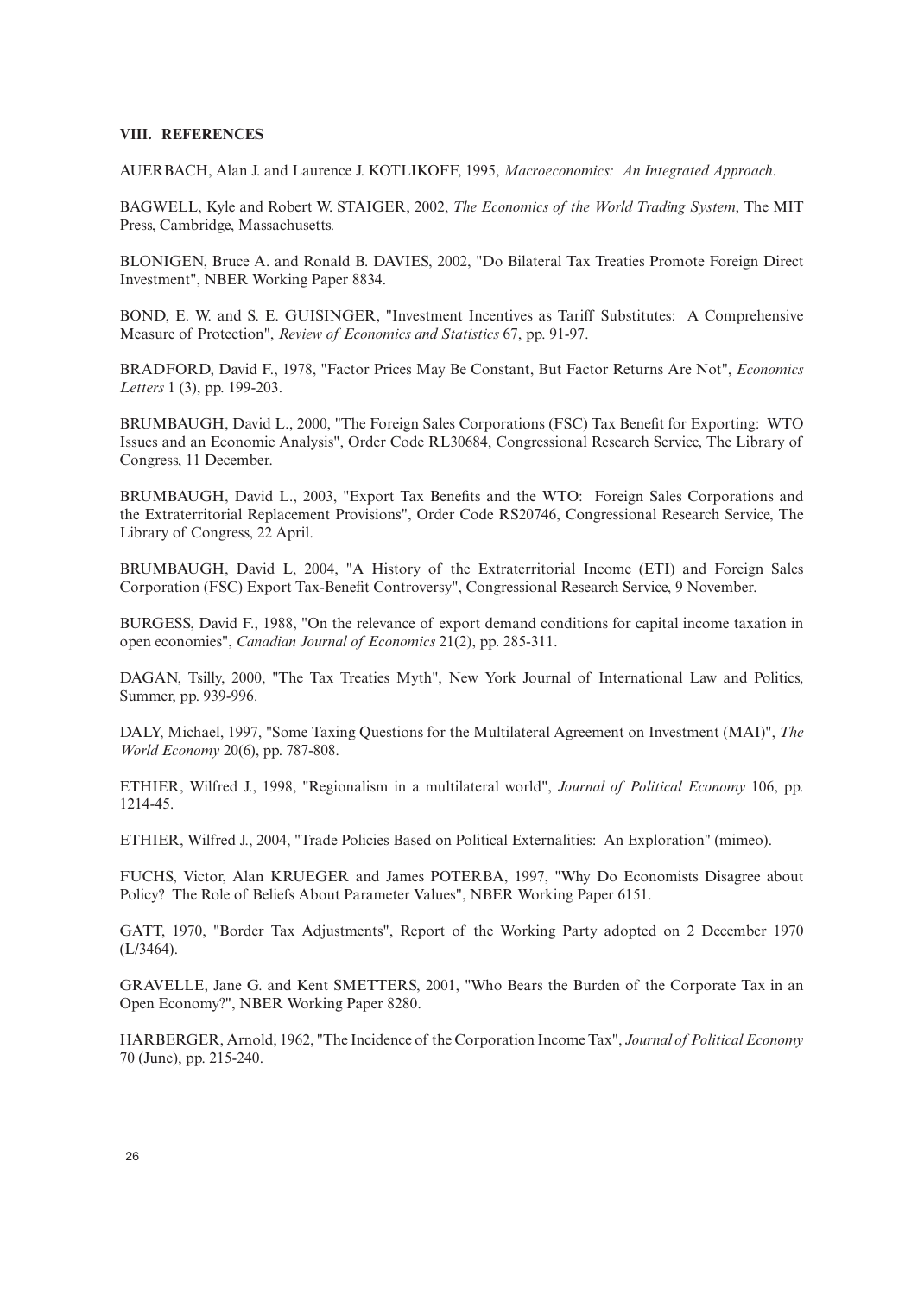HARBERGER, Arnold, 1985, "The ABCs of Corporate Tax Incidence: Insights into the Open Economy Case", in Tax Policy and Economic Growth, Washington, D.C.: American Council for Capital Formation.

HARTMAN, David, 1985, "Tax policy and foreign direct investment", Journal of Public Economics, pp. 107-121.

HELPMAN, Elhanan and Paul R. KRUGMAN, 1989. Trade Policy and Market Structure, Cambridge: **MIT Press.** 

HUFBAUER, Gary, 2002, "Testimony Before the House Committee on Ways and Means Hearing on the WTO's Extraterritorial Income Decision", February 27.

JACKSON, John H., 1969, World Trade and the Law of GATT.

JORGENSON, Dale W. and Ralph LANDAU (Editors), 1993, Tax Reform and the Cost of Capital: An International Comparison, The Brookings Institution, Washington, D.C.

KOTLIKOFF, Laurence and Laurence H. SUMMERS, 1987, "Tax Incidence" in Handbook of Public Economics, edited by Alan J. Auerbach and Martin S. Feldstein, Amsterdam: North Holland.

KRUGMAN, 1991, "Is Bilateralism Bad?" In E. Helpman and A. Razin, eds., International Trade and Trade Policy, Cambridge: MIT Press.

KRYZANIAK, M. and R. A. MUSGRAVE, 1963, The Shifting of the Corporate Income Tax, Baltimore: Johns Hopkins.

LENNARD, Michael, 2004, "The GATT 1994 and Direct Taxes: Some National Treatment and Related Issues" (mimeo).

MULLIGAN, Casey, B., 2004, "What do Aggregate Consumption Euler Equations say about the Capital Income Tax Burden", NBER Working Paper 10262.

MUNDELL, R. A., 1957, "International Trade and Factor Mobility", American Economic Review 47(3), 321-335 (June).

MUTTI, John and Harry GRUBERT, 1985, "The Taxation of Capital Income in an Open Economy: The Importance of Resident Nonresident Tax Treatment", Journal of Public Economics 27 (August), pp. 291-309.

OECD, 1991, Taxing Profits in a Global Economy: Domestic and International Issues (Paris).

OECD, 1997, Model tax convention on income and on capital (Paris).

OECD, 1998, Tax Sparing: A Reconsideration (Paris)

SHORT, R. Alan, 1966, "Tax Treaties with Developing Countries", Canadian Tax Journal 14(2).

SINN, Hans-Werner, 1993, "Taxation and the birth of foreign subsidiaries", Trade, Welfare and Economic Policies, Essays in Honor of Murray C. Kemp, H. Heberg and N. Long, editors, University of Michigan Press, Ann Arbor.

SLEMROD, Joel B., 1995, "Free Trade Taxation and Protectionist Taxation", International Tax and Public Finance, pp. 471-489.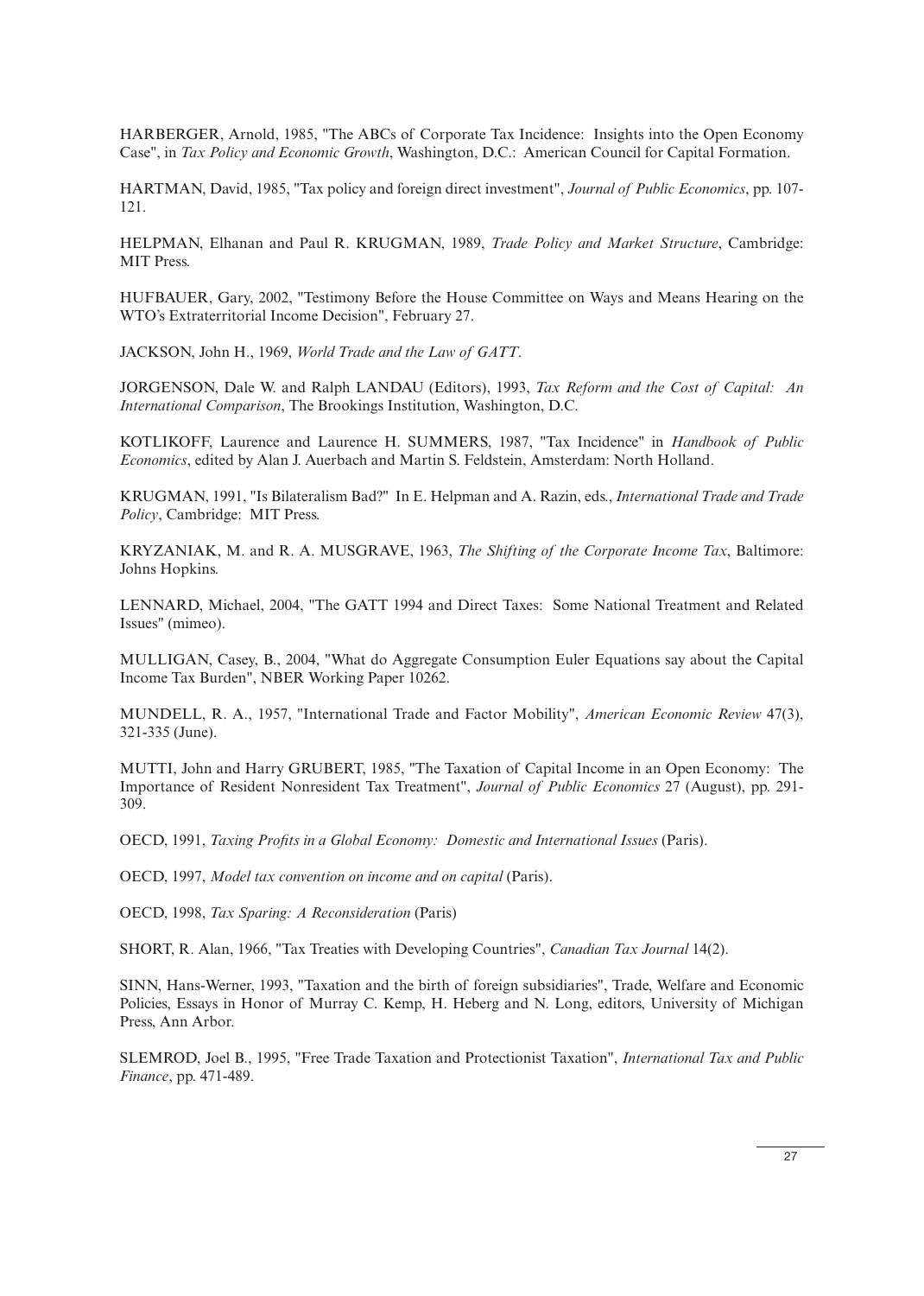WARREN, Alvin C., 2000, "Income Tax Discrimination Against International Commerce", Tax Law Review 54.

WASHINGTON STATE DEPARTMENT OF REVENUE, 2004, "Aerospace Industry Tax Incentives Overview" (January).

WATKINS, Marylyn P., 2004, "Lost Revenues, Lost Opportunities: Tax Exemptions in Washington State", Policy Memo, Economic Opportunity Institute.

WHALLEY, John, 2001, "Puzzles over International Taxation on Cross-Border Flows of Capital Income", NBER Working Paper 8662.

WHALLEY, John, 2002, "Taxes and Trade" (Mimeo).

WTO, 1999a, "Canada – Measures Affecting the Export of Civilian Aircraft" (WT/DS70/R), 14 April.

WTO, 1999b, United States - Tax Treatment for "Foreign Sales Corporations" (WT/DS108/R), 8 October.

WTO, 2001a, Trade Policy Review - Malaysia, (Geneva).

WTO, 2001b, United States - Tax Treatment for "Foreign Sales Corporations" (WT/DS108/RW), 20 August.

WTO, 2002, United States - Tax Treatment for "Foreign Sales Corporations" (WT/DS108/AB/RW), 14 January.